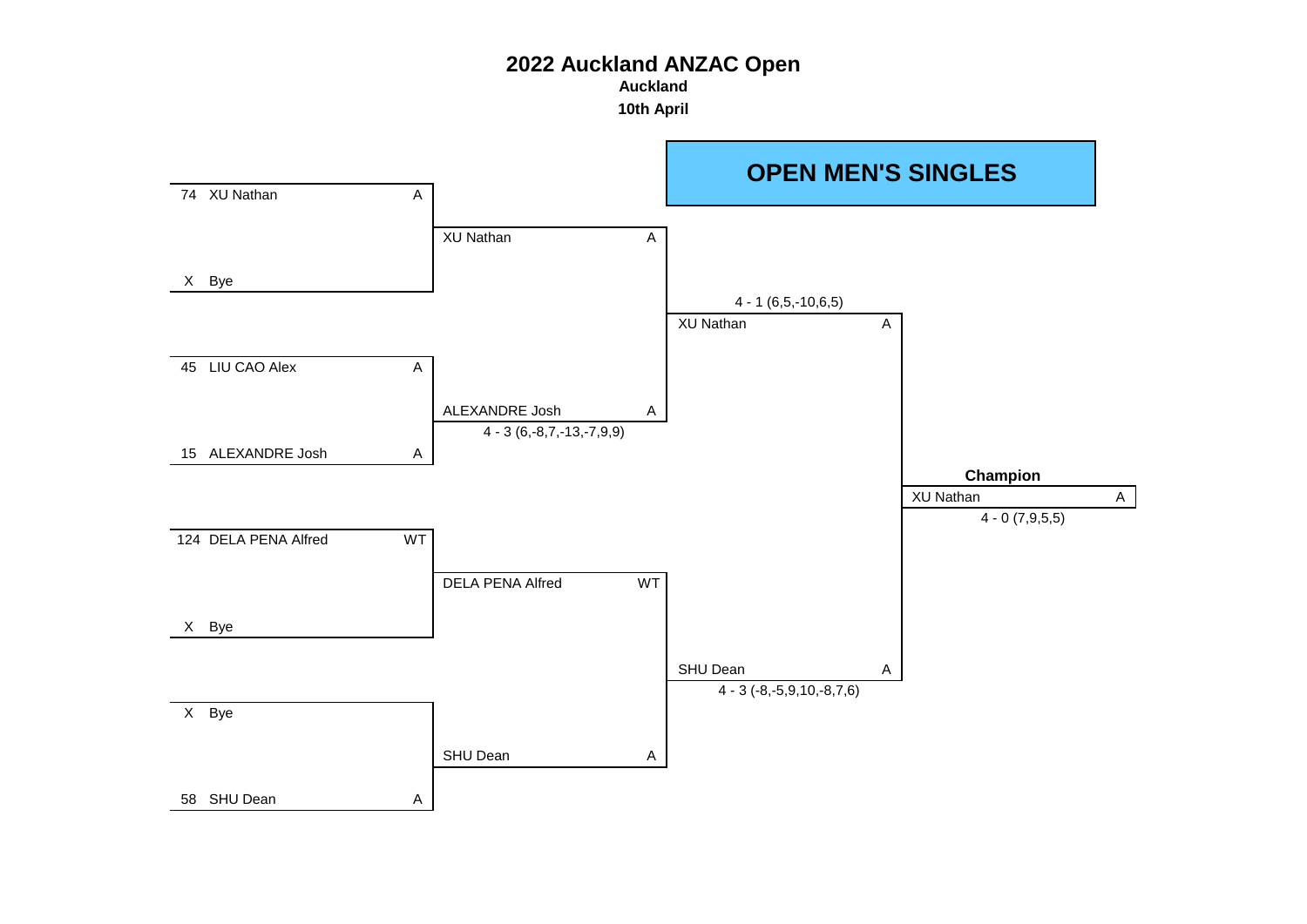# **2022 Auckland ANZAC Open Auckland 10th April Open Men's Singles**

| Match              | Date                        | <b>Time</b> | $\mathfrak{t}$ |                      | Group 1                    |           | $\blacktriangleleft$ | $\overline{2}$            | 3 <sup>2</sup>            | 4                                       | Pts.           | Pos.           |
|--------------------|-----------------------------|-------------|----------------|----------------------|----------------------------|-----------|----------------------|---------------------------|---------------------------|-----------------------------------------|----------------|----------------|
| $1 - 3$<br>$2 - 4$ | Sun 10th 10:30              |             | 1 <sup>1</sup> | $\blacktriangleleft$ | 74 XU Nathan               | Α         |                      | $3 - 0$<br>7,5,1          | $3 - 0$<br>7,4,2          |                                         | 4              | $\mathbf{1}$   |
| $1 - 4$<br>$2 - 3$ |                             |             |                | 2                    | 81 ZHANG Yubo              | Α         | $0 - 3$              |                           | $1 - 3$<br>$-8,7,-3,-4$   |                                         | $\overline{2}$ | 3              |
| $3 - 4$<br>$1 - 2$ |                             |             |                | 3                    | 119 DE METER Jan           | WK        | $0 - 3$              | $3 - 1$                   |                           |                                         | 3              | $\overline{2}$ |
|                    |                             |             |                | $\overline{4}$       | X Bye                      |           |                      |                           |                           |                                         |                |                |
|                    |                             |             |                |                      |                            |           |                      |                           |                           |                                         |                |                |
| Match<br>$1 - 3$   | Date                        | <b>Time</b> | t              |                      | Group 2                    |           | $\mathbf{1}$         | 2 <sup>1</sup><br>$3 - 0$ | 3<br>$3 - 0$              | 4 <sup>1</sup><br>$3 - 0$               | Pts.           | Pos.           |
| $2 - 4$            | Sun 10th                    | 10:30       | $2 \mid$       | 1                    | 58 SHU Dean                | Α         |                      | 2,3,7                     | 8,7,3                     | 8,7,4                                   | 6              | 1              |
| $1 - 4$<br>$2 - 3$ |                             |             |                | $\overline{2}$       | 71 WONG Jonathan           | Α         | $0 - 3$              |                           | $3 - 1$<br>$6, 9, -6, 10$ | $\overline{2-3}$<br>$-11, 4, -9, 9, -9$ | $\overline{4}$ | 3              |
| $3 - 4$<br>$1 - 2$ |                             |             |                | 3                    | 107 LEE Jonathon           | <b>NS</b> | $0 - 3$              | $1 - 3$                   |                           | $1 - 3$<br>$-7, -4, 5, -9$              | 3              | 4              |
|                    |                             |             |                | $\overline{4}$       | 128 UNCHITTI Tanan         | Α         | $0 - 3$              | $3 - 2$                   | $3 - 1$                   |                                         | 5              | $\overline{2}$ |
|                    |                             |             |                |                      |                            |           |                      |                           |                           |                                         |                |                |
| Match              | Date                        | Time        | t              |                      | Group 3                    |           | $\overline{1}$       | $\overline{2}$<br>$3 - 0$ | 3<br>$3 - 1$              | $\overline{4}$<br>$3 - 0$               | Pts.           | Pos.           |
| $1 - 3$<br>$2 - 4$ | Sun 10th 10:30              |             | 3 <sup>1</sup> | $\overline{1}$       | 15 ALEXANDRE Josh          | A         |                      | 4,9,9                     | $-5,8,4,3$                | 6,6,8                                   | 6              | 1              |
| $1 - 4$<br>$2 - 3$ |                             |             |                | $\overline{2}$       | 66 TORTHIENCHAI Saroch A   |           | $0 - 3$              |                           | $3 - 0$<br>11, 5, 7       | $3 - 2$<br>$9,-10,-8,7,6$               | 5              | $\overline{2}$ |
| $3 - 4$<br>$1 - 2$ |                             |             |                | 3                    | 80 ZHANG Honggang          | Α         | $1 - 3$              | $0 - 3$                   |                           | $1 - 3$<br>$-8, 14, -7, -8$             | 3              | $\overline{4}$ |
|                    |                             |             |                | $\overline{4}$       | 129 JUNG Ben               | <b>NS</b> | $0 - 3$              | $2 - 3$                   | $3 - 1$                   |                                         | 4              | 3              |
|                    |                             |             |                |                      |                            |           |                      |                           |                           |                                         |                |                |
| Match              | Date                        | Time        | t              |                      | Group 4                    |           | $\overline{1}$       | $\overline{2}$<br>$3 - 0$ | 3<br>$3 - 0$              | $\overline{4}$<br>$3 - 0$               | Pts.           | Pos.           |
| $1 - 3$<br>$2 - 4$ | Sun 10th 10:30              |             | $\overline{4}$ | 1                    | 124 DELA PENA Alfred       | WT        |                      | 8,6,4                     | 8,3,5                     | 0,3,7                                   | 6              | 1              |
| $1 - 4$<br>$2 - 3$ |                             |             |                | $\overline{2}$       | 61 SUN Clark               | A         | $0 - 3$              |                           | $3 - 0$<br>7,4,3          | $3 - 0$<br>6,5,4                        | 5              | $\overline{2}$ |
| $3 - 4$<br>$1 - 2$ |                             |             |                | 3                    | 21 CHEN Frank              | Α         | $0 - 3$              | $0 - 3$                   |                           | $3 - 1$<br>$9, 9, -9, 5$                | $\overline{4}$ | 3              |
|                    |                             |             |                | 4                    | 93 HUDSON Bruce            | <b>NL</b> | $0 - 3$              | $0 - 3$                   | $1 - 3$                   |                                         | 3              | $\overline{4}$ |
|                    |                             |             |                |                      |                            |           |                      |                           |                           |                                         |                |                |
| Match              | Date $\vert$ Time $\vert$ t |             |                |                      | <b>Calculation Group 5</b> |           |                      | 2                         | $-3$                      | $\sim$ 4                                | Pts.           | Pos.           |
| $1 - 3$<br>$2 - 4$ | Sun 10th 10:30 5 1          |             |                |                      | 45 LIU CAO Alex            | A         |                      | $3 - 0$<br>6, 8, 7        | $3 - 0$<br>6,5,5          | $3 - 0$<br>3,4,5                        | 6              | $\mathbf 1$    |
| $1 - 4$<br>$2 - 3$ |                             |             |                | 2 <sup>1</sup>       | 86 HENDERSON Max           | <b>BP</b> | $0 - 3$              |                           | $3 - 0$<br>12,3,10        | $3 - 1$<br>$14, 5, -7, 10$              | 5              | $\overline{2}$ |
| $3 - 4$<br>$1 - 2$ |                             |             |                | 3                    | 76 YAP Kent                | A         | $0 - 3$              | $0 - 3$                   |                           | $1 - 3$<br>$8,-2,-3,-4$                 | 3              | 4              |
|                    |                             |             |                | 4                    | 120 HO Eli                 | WK        | $0 - 3$              | $1 - 3$                   | $3 - 1$                   |                                         | 4              | 3              |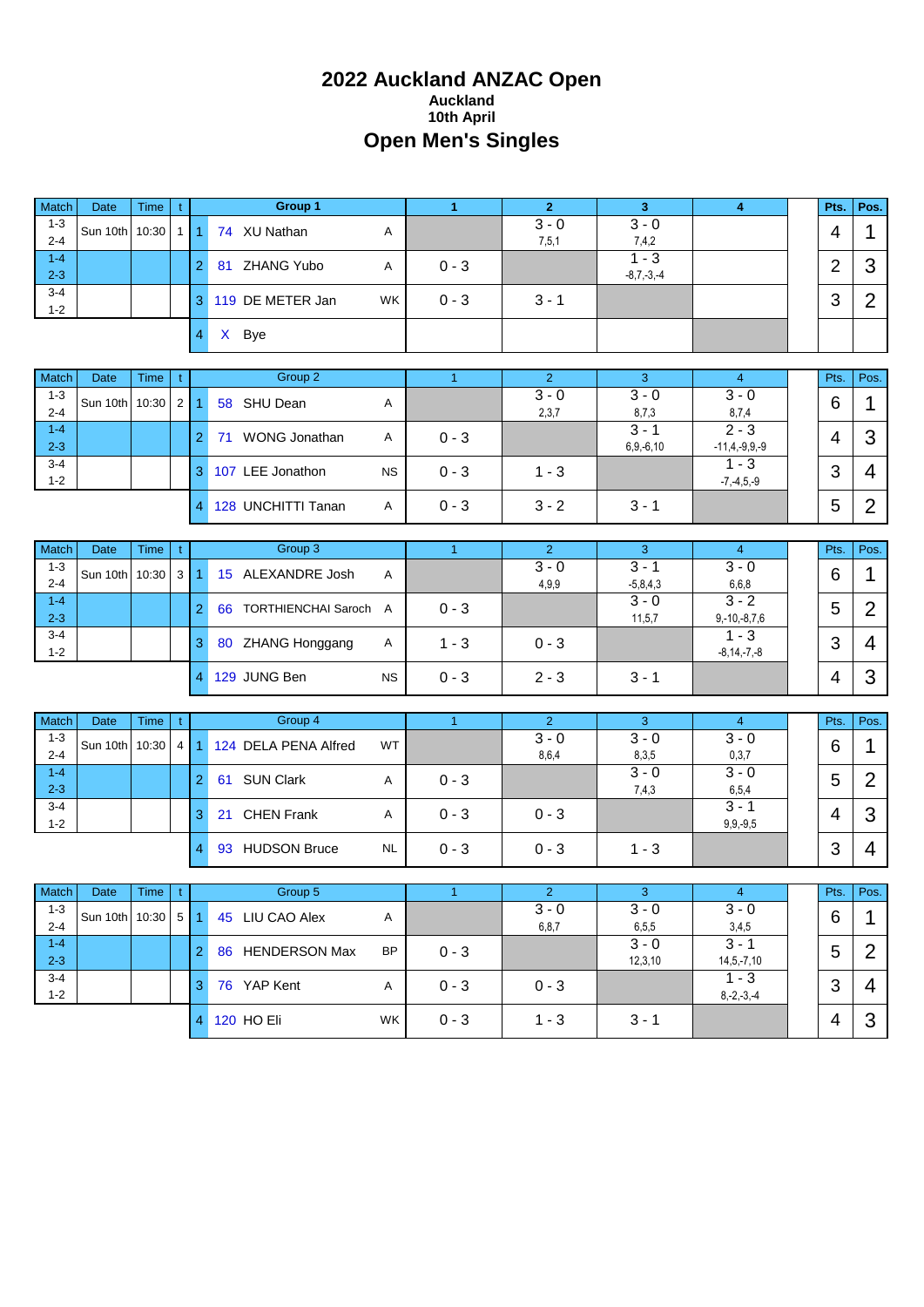#### **Auckland**

**10th April**

# **Open Women's Singles**

| Match   | Date     | <b>Time</b>  |   |                | Group 1           |           |         |         |         | 4       |   | Pts. Pos. |
|---------|----------|--------------|---|----------------|-------------------|-----------|---------|---------|---------|---------|---|-----------|
| $1 - 3$ | Sun 10th | $10:30$ 10 1 |   | $\overline{4}$ | <b>GUO Carrie</b> | A         |         | $3 - 0$ | $3 - 0$ | $3 - 0$ | 6 |           |
| $2 - 4$ |          |              |   |                |                   |           |         | 7,6,10  | 3,6,4   | 7,1,2   |   |           |
| $1 - 4$ |          |              | ົ |                | YANG Joanna       | A         | $0 - 3$ |         | $3 - 0$ | $3 - 0$ | 5 | ⌒         |
| $2 - 3$ |          |              |   |                |                   |           |         |         | 8,3,5   | 9,6,5   |   |           |
| $3 - 4$ |          |              | 3 |                | 100 YI Yelena     | <b>NS</b> | $0 - 3$ | $0 - 3$ |         | $3 - 0$ | 4 | ◠         |
| $1 - 2$ |          |              |   |                |                   |           |         |         |         | 8,9,7   |   |           |
|         |          |              | 4 | 96             | <b>HAN Angel</b>  | <b>NS</b> | $0 - 3$ | $0 - 3$ | $0 - 3$ |         | 3 |           |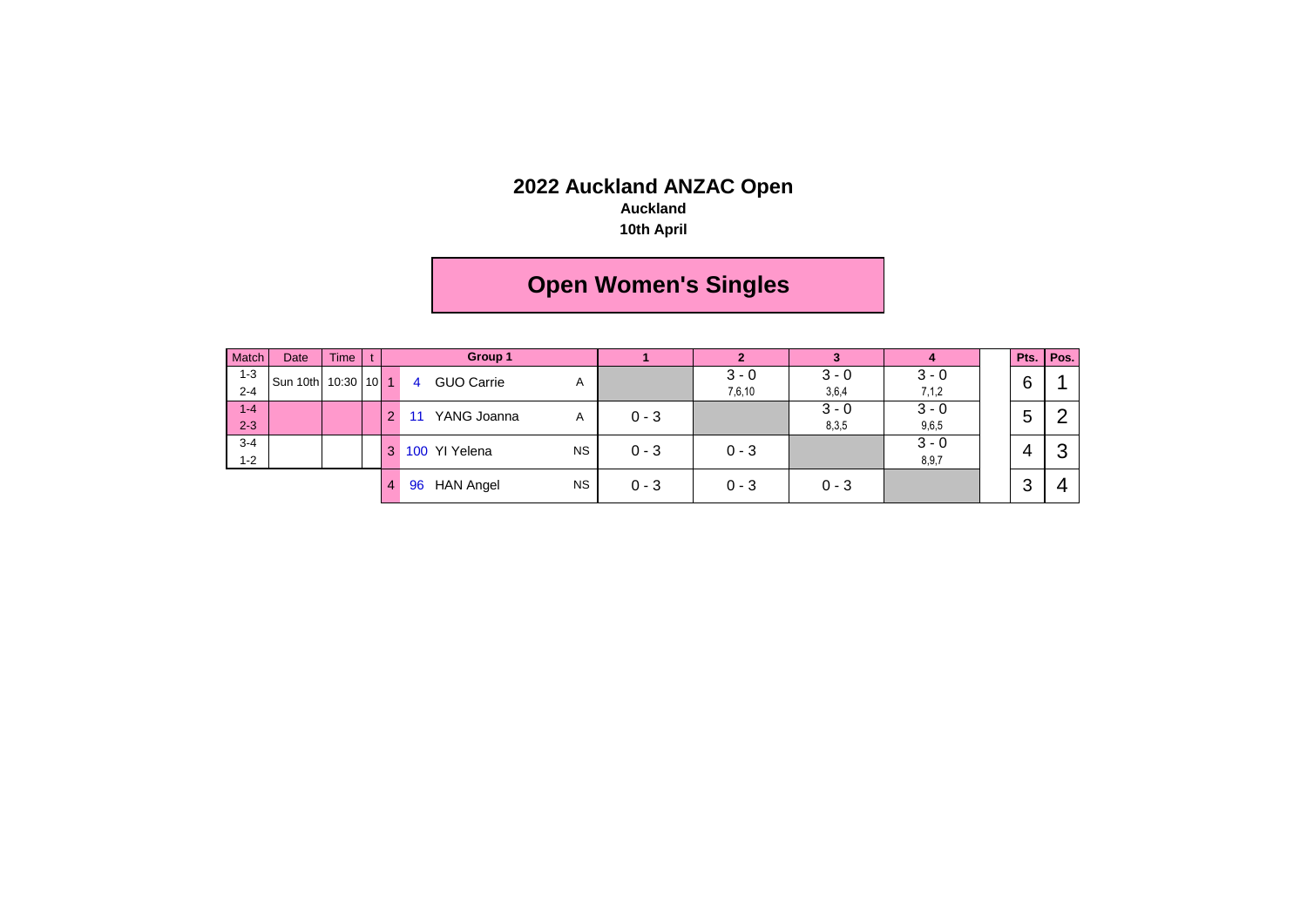**Auckland**

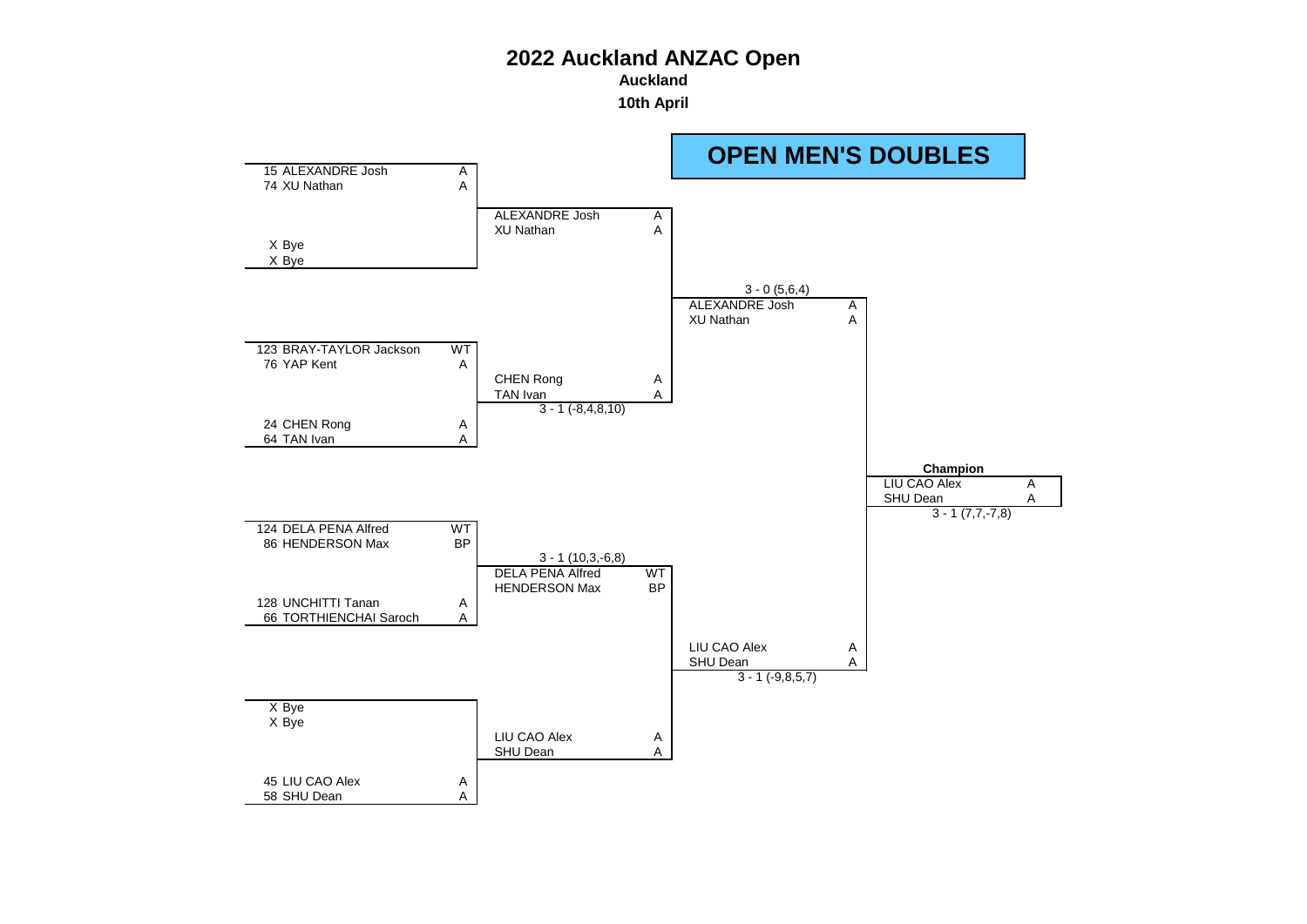# **2022 Auckland ANZAC Open Auckland 10th April**

# **OPEN MIXED DOUBLES**

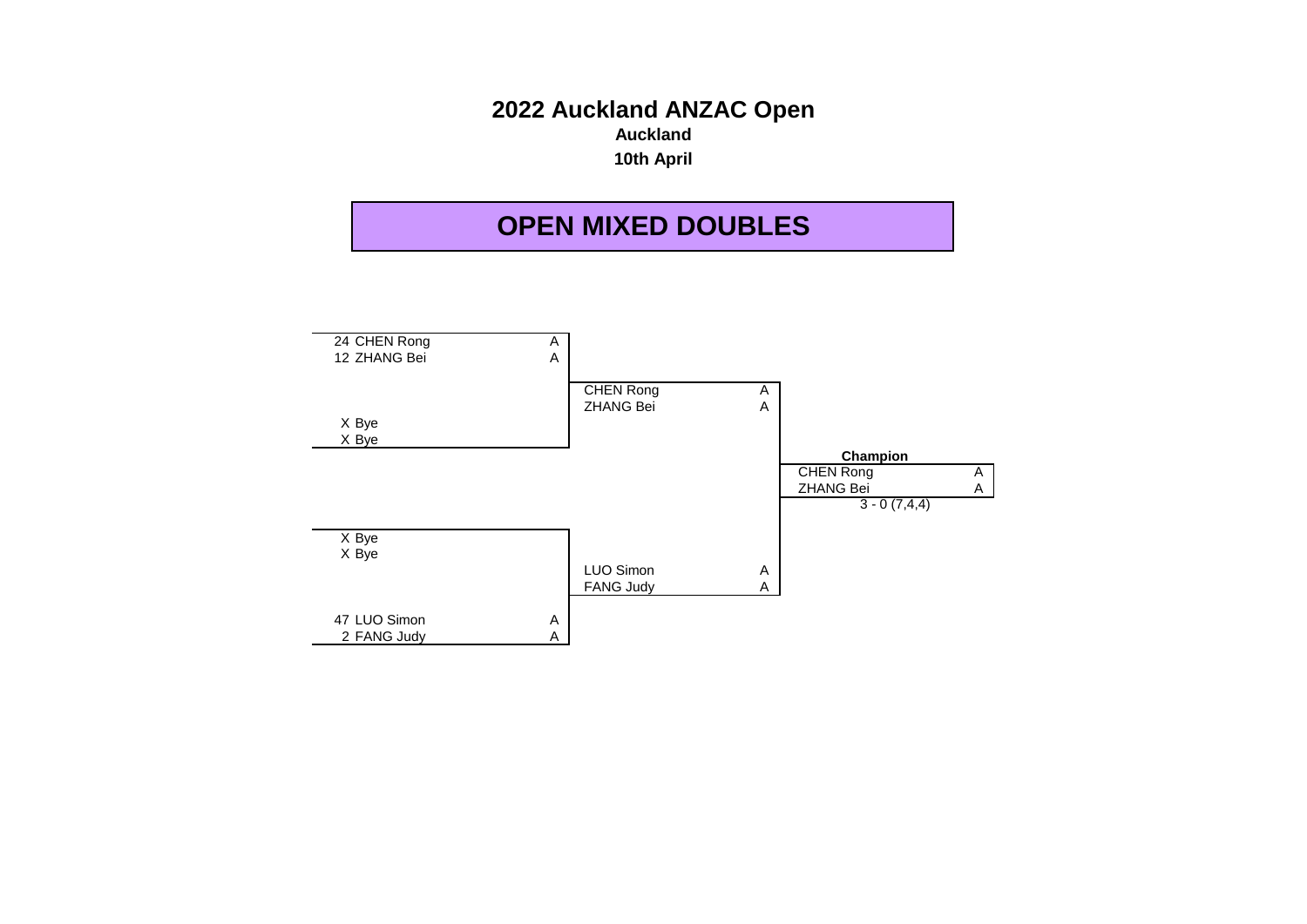**Auckland**

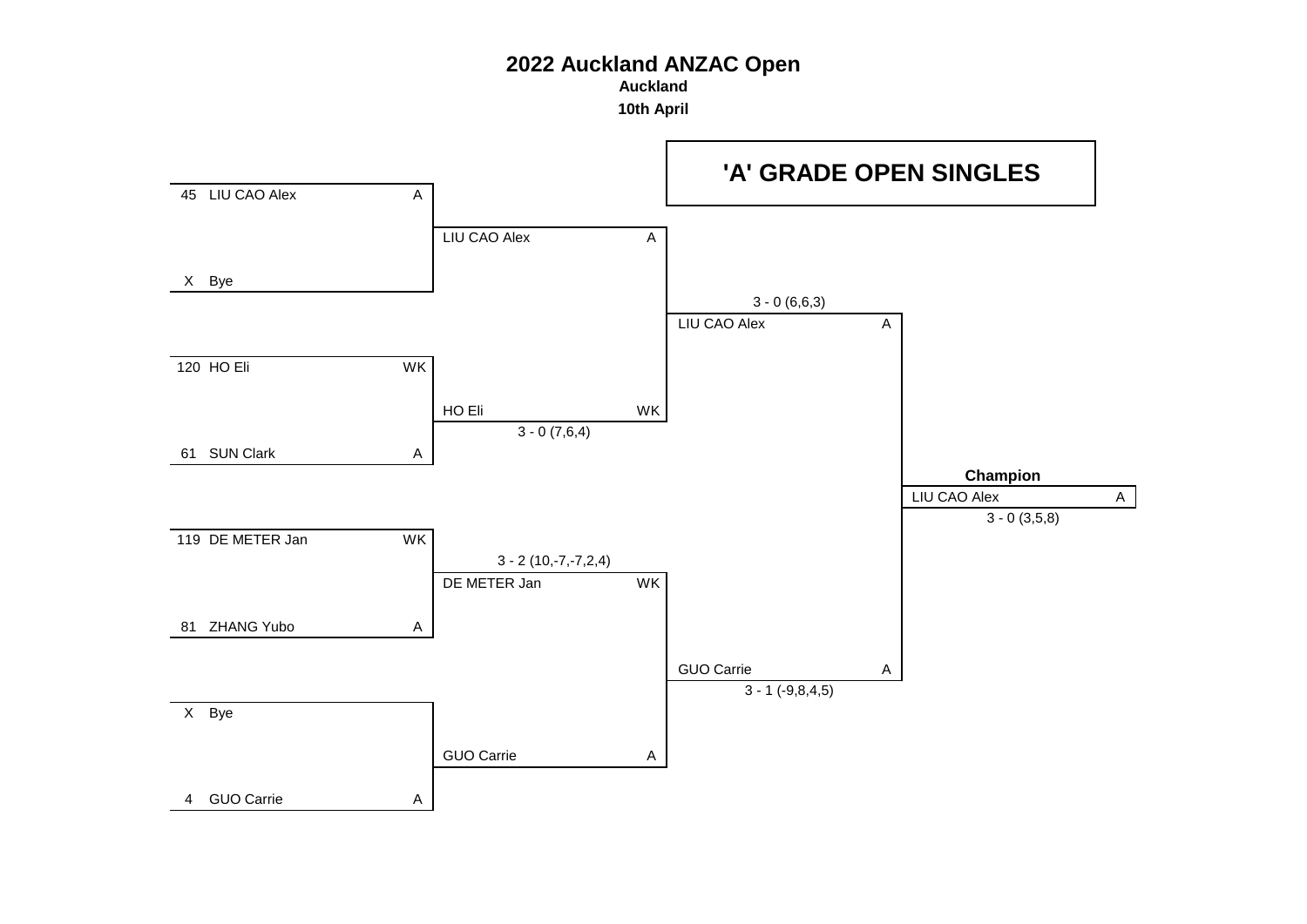# **2022 Auckland ANZAC Open Auckland 10th April 'A' Grade Open Singles**

| <b>Match</b>            | <b>Date</b>             | <b>Time</b>         | $\mathbf{t}$   |                 | Group 1                      |              | $\mathbf{1}$ | $\overline{2}$            | 3                                    | $\overline{4}$                  | Pts.      | Pos.           |
|-------------------------|-------------------------|---------------------|----------------|-----------------|------------------------------|--------------|--------------|---------------------------|--------------------------------------|---------------------------------|-----------|----------------|
| $1 - 3$<br>$2 - 4$      | Sun 10th                | 8:30                |                | $6 \mid 1$      | 45 LIU CAO Alex              | Α            |              | $3 - 0$<br>5,9,9          | $3 - 0$<br>4,3,7                     | $3 - 0$<br>6, 4, 1              | 6         | $\mathbf 1$    |
| $1-4$<br>$2 - 3$        |                         |                     |                | 2 <sup>1</sup>  | 85 ZHU Allen                 | Α            | $0 - 3$      |                           | $\overline{2-3}$<br>$10,6,-10,-5,-4$ | $3 - 1$<br>$-7,5,4,10$          | 4         | 3              |
| $3 - 4$<br>$1 - 2$      |                         |                     |                | 3 <sup>1</sup>  | 27 CHIN Vincent              | Α            | $0 - 3$      | $3 - 2$                   |                                      | $3 - 0$<br>2,8,6                | 5         | $\overline{2}$ |
|                         |                         |                     |                |                 | 4 100 YI Yelena              | <b>NS</b>    | $0 - 3$      | $1 - 3$                   | $0 - 3$                              |                                 | 3         | 4              |
| <b>Match</b>            | <b>Date</b>             |                     |                |                 | Group 2                      |              |              | $\overline{2}$            | 3                                    |                                 |           |                |
| $1 - 3$                 |                         | <b>Time</b>         |                |                 |                              |              | $\mathbf{1}$ | $3 - 0$                   | $3 - 0$                              | $\overline{4}$<br>$3 - 0$       | Pts.      | Pos.           |
| $2 - 4$<br>$1 - 4$      | Sun 10th                | 8:30                | 4 <sup>1</sup> | 1 <sup>1</sup>  | 4 GUO Carrie                 | Α            |              | 5,8,6                     | 3,8,9<br>$3 - 1$                     | 4,2,4<br>$3 - 0$                | 6         | $\mathbf{1}$   |
| $2 - 3$                 |                         |                     |                |                 | 2 107 LEE Jonathon           | <b>NS</b>    | $0 - 3$      |                           | $9,-6,8,4$                           | 6, 2, 7                         | 5         | $\overline{2}$ |
| $3 - 4$<br>$1 - 2$      |                         |                     |                | 3               | 21 CHEN Frank                | A            | $0 - 3$      | $1 - 3$                   |                                      | $3 - 2$<br>$7,6,-8,-6,7$        | 4         | 3              |
|                         |                         |                     |                | $\overline{4}$  | 29 DONG Zihong               | Α            | $0 - 3$      | $0 - 3$                   | $2 - 3$                              |                                 | 3         | 4              |
| <b>Match</b>            | <b>Date</b>             | <b>Time</b>         | $\mathbf{t}$   |                 | Group 3                      |              | $\mathbf{1}$ | $\overline{2}$            | 3                                    | $\overline{4}$                  | Pts.      | Pos.           |
| $1 - 3$<br>$2 - 4$      | Sun 10th                | 8:30                | 1 <sup>1</sup> | $\mathbf{1}$    | 61 SUN Clark                 | Α            |              | $3 - w_0$                 | $3 - 0$<br>5,4,5                     | $3 - 0$<br>10,2,7               | 6         | 1              |
| $1 - 4$<br>$2 - 3$      |                         |                     |                | 2 <sup>1</sup>  | 28 COCA Matthew              | Α            | $wo - 3$     |                           | $wo - 3$                             | $wo - 3$                        |           |                |
| $3 - 4$<br>$1 - 2$      |                         |                     |                | 3               | 35 JAJAL Payas               | Α            | $0 - 3$      | $3 - w$ o                 |                                      | $3 - 1$                         | 5         | $\overline{2}$ |
|                         |                         |                     |                |                 | 4 102 BOUWMAN Jason          | <b>NS</b>    | $0 - 3$      | $3 - w0$                  | $1 - 3$                              | $6, 4, -11, 4$                  | 4         | 3              |
|                         |                         |                     |                |                 |                              |              |              |                           |                                      |                                 |           |                |
|                         |                         |                     |                |                 |                              |              |              |                           |                                      |                                 |           |                |
| <b>Match</b>            | <b>Date</b>             | <b>Time</b>         |                |                 | Group 4                      |              | $\mathbf{1}$ | $\overline{2}$            | 3                                    | $\overline{4}$                  | Pts.      | Pos.           |
| $1 - 3$<br>$2 - 4$      | Sun 10th                | 8:30                | 2              |                 | 1 71 WONG Jonathan           | Α            |              | $1 - 3$<br>$5,-12,-6,-9$  | $3 - 0$<br>8,7,6                     | $3 - 0$<br>4,4,4                | 5         | $\overline{2}$ |
| $1 - 4$<br>$2 - 3$      |                         |                     |                |                 | 2 119 DE METER Jan           | <b>WK</b>    | $3 - 1$      |                           | $3 - 0$<br>5,4,8                     | $3 - 0$<br>4,7,6                | 6         | 1              |
| $3 - 4$<br>$1 - 2$      |                         |                     |                | 3               | 69 WEINSTOCK William A       |              | $0 - 3$      | $0 - 3$                   |                                      | $3 - 0$<br>7,7,6                | 4         | 3              |
|                         |                         |                     |                | $\overline{4}$  | 93 HUDSON Bruce              | <b>NL</b>    | $0 - 3$      | $0 - 3$                   | $0 - 3$                              |                                 | 3         | 4              |
|                         |                         |                     |                |                 |                              |              |              |                           |                                      |                                 |           |                |
|                         | Match Date              | $Time$ $t$          |                |                 | Group 5                      |              |              | $\mathbf{z}$              | 3                                    | 4                               | Pts.      | Pos.           |
| $1 - 3$<br>$2 - 4$      | Sun 10th 8:30           |                     |                |                 | 5 1 81 ZHANG Yubo            | Α            |              | $3 - 2$<br>$9,-5,-9,12,5$ | $3 - 0$<br>7,6,8                     | $3 - 0$<br>5,2,3                | 6         | $\mathbf 1$    |
| $1-4$<br>$2 - 3$        |                         |                     |                |                 | 2 126 MOON Chris             | WT           | $2 - 3$      |                           | $3 - 1$<br>$-7,6,8,13$               | $3 - 0$<br>9,8,5                | 5         | 2              |
| $3 - 4$<br>$1 - 2$      |                         |                     |                |                 | 3 76 YAP Kent                | A            | $0 - 3$      | $1 - 3$                   |                                      | $3 - 2$<br>$-9,5,-11,3,9$       | 4         | 3              |
|                         |                         |                     |                |                 | 4 96 HAN Angel               | <b>NS</b>    | $0 - 3$      | $0 - 3$                   | $2 - 3$                              |                                 | 3         | 4              |
|                         |                         |                     | $\mathbf{t}$   |                 |                              |              | $\mathbf{1}$ | $\overline{2}$            | $\mathbf{3}$                         | $\overline{4}$                  |           |                |
| <b>Match</b><br>$1 - 3$ | <b>Date</b><br>Sun 10th | <b>Time</b><br>8:30 |                | $3 \mid 1 \mid$ | Group 6<br>55 SALAM Shamir   | $\mathsf{A}$ |              | $3 - 2$                   | $3 - 1$                              | $2 - 3$                         | Pts.<br>5 | Pos.<br>2      |
| $2 - 4$<br>$1-4$        |                         |                     |                |                 | 2 123 BRAY-TAYLOR Jackson WT |              | $2 - 3$      | $-5,8,9,-7,8$             | $8,-6,7,8$<br>$3 - 1$                | $-9,6,3,-7,-10$<br>$2 - 3$      | 4         | 3              |
| $2 - 3$<br>$3 - 4$      |                         |                     |                |                 | 3 77 YE Benjamin             | A            | $1 - 3$      | $1 - 3$                   | 7,11,-9,14                           | $-8, 12, -9, 8, -10$<br>$1 - 3$ | 3         | 4              |
| $1 - 2$                 |                         |                     |                |                 | 4 120 HO Eli                 | <b>WK</b>    | $3 - 2$      | $3 - 2$                   | $3 - 1$                              | $6,-6,-5,-8$                    | 6         | 1              |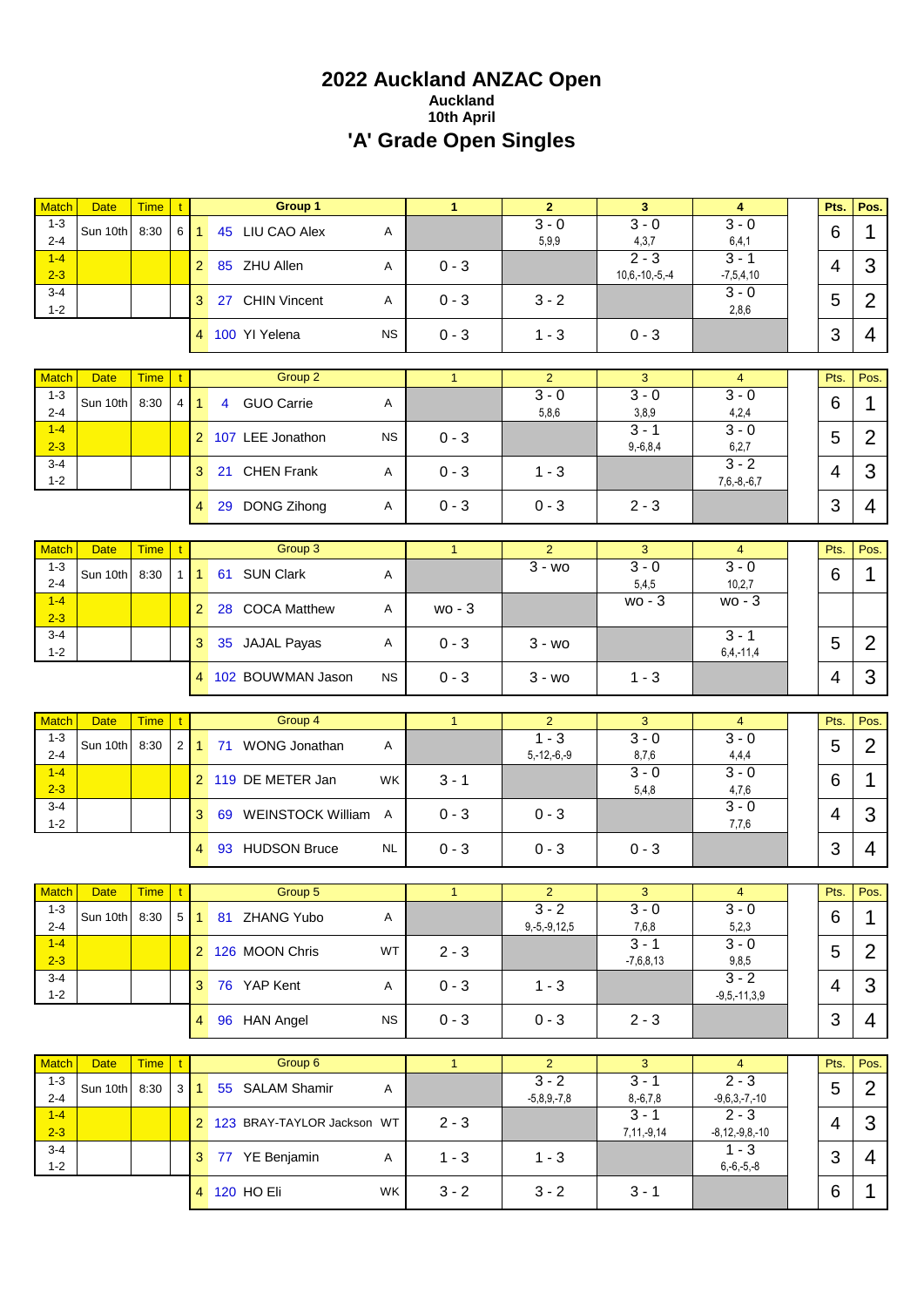**Auckland**

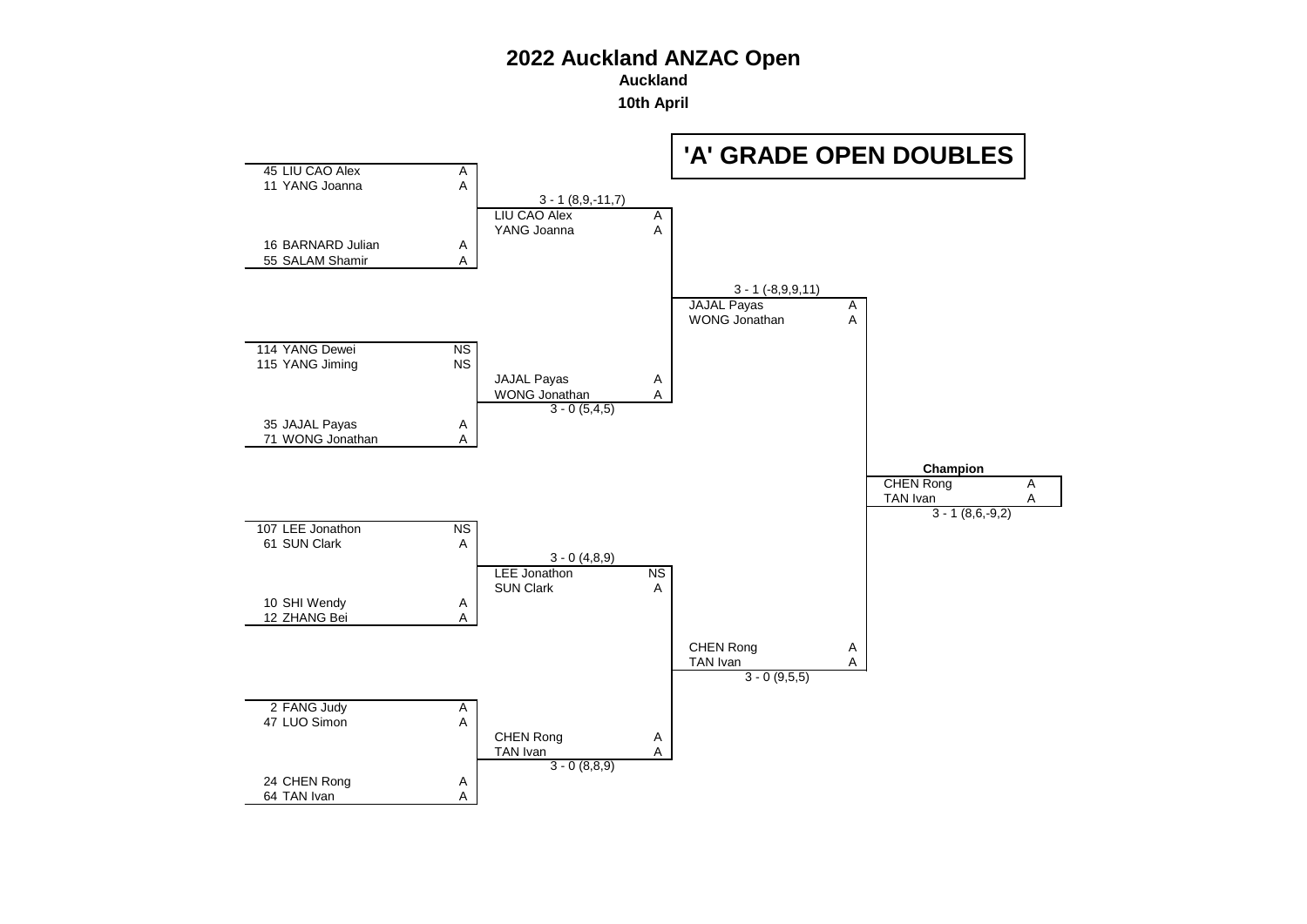**Auckland**

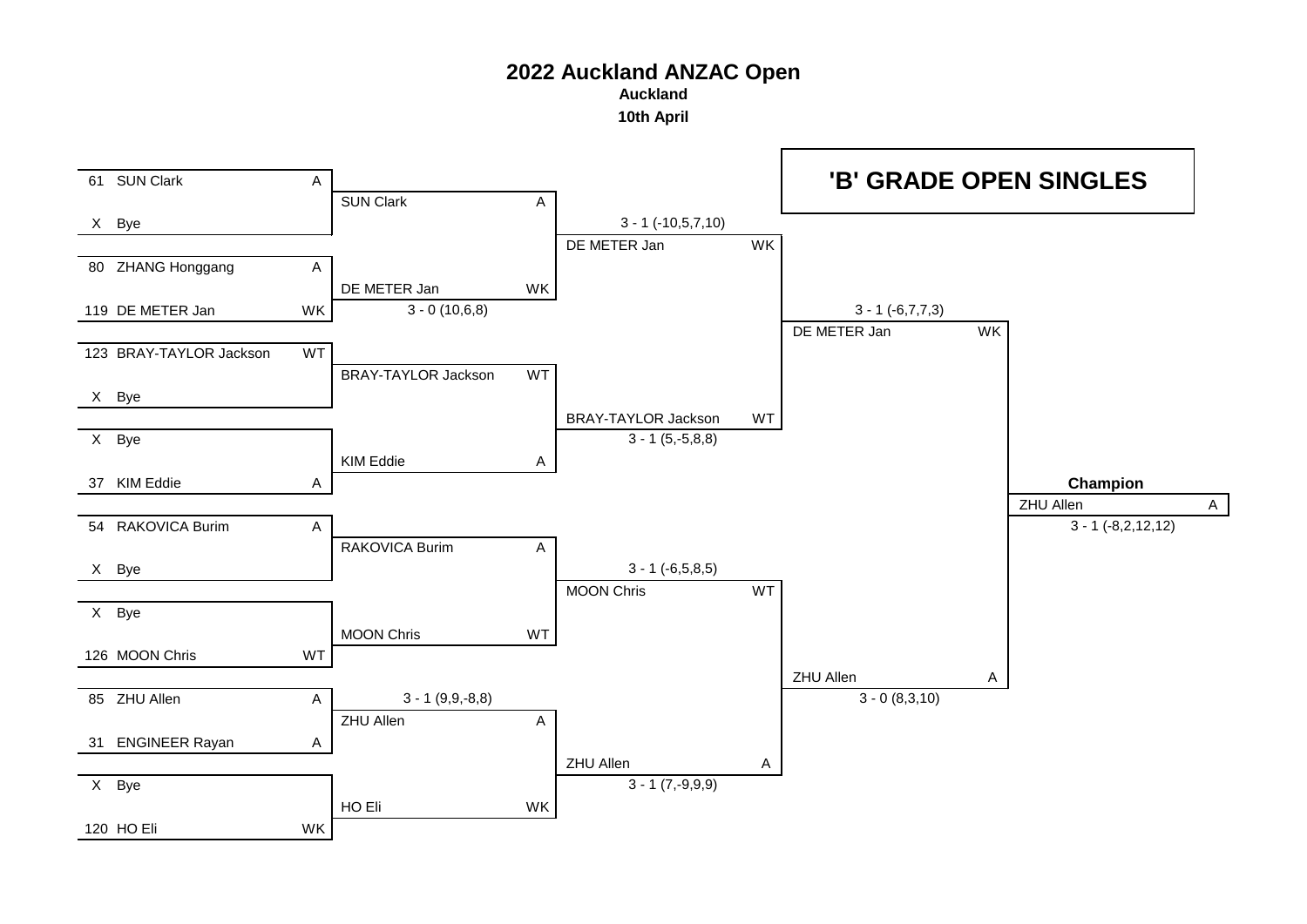# **2022 Auckland ANZAC Open Auckland 10th April 'B' Grade Open Singles**

| <b>Match</b>                       | <b>Date</b>                   | <b>Time</b> | t   |                | Group 1                                    |           | $\mathbf{1}$ | $\overline{2}$                          | 3                              | 4                           |                    | Pts.           | Pos.           |
|------------------------------------|-------------------------------|-------------|-----|----------------|--------------------------------------------|-----------|--------------|-----------------------------------------|--------------------------------|-----------------------------|--------------------|----------------|----------------|
| $1 - 3$<br>$2 - 4$                 | Sun 10th                      | 12:30       | 6 I | 1              | 61 SUN Clark                               | Α         |              | $3 - 1$<br>$6, 8, -4, 4$                | $3 - 1$<br>$3, 5, -7, 2$       | $3 - 1$<br>$-6,4,9,6$       |                    | 6              | 1              |
| $1 - 4$<br>$2 - 3$                 |                               |             |     | 2 <sup>1</sup> | 19 CHANG Tony                              | Α         | $1 - 3$      |                                         | $3 - 2$<br>$-7, 5, -10, 5, 10$ | $0 - 3$<br>$-15,-10,-5$     | 3/5<br>0.6         | $\overline{4}$ | 4              |
| $3 - 4$<br>$1 - 2$                 |                               |             |     | 3              | <b>LIM Aurora</b><br>$7^{\circ}$           | Α         | $1 - 3$      | $2 - 3$                                 |                                | $3 - 0$<br>4,5,9            | 5/3<br>1.7         | $\overline{4}$ | $\overline{2}$ |
|                                    |                               |             |     |                | 4 128 UNCHITTI Tanan                       | Α         | $1 - 3$      | $3 - 0$                                 | $0 - 3$                        |                             | 3/3<br>$\mathbf 1$ | 4              | 3              |
| <b>Match</b>                       | <b>Date</b>                   | <b>Time</b> | t   |                | Group 2                                    |           | $\mathbf{1}$ | $\overline{2}$                          | 3                              | $\overline{4}$              |                    | Pts.           | Pos.           |
| $1 - 3$<br>$2 - 4$                 | Sun 10th                      | 12:30       | 5   | 1              | 71 WONG Jonathan                           | Α         |              | $3 - 1$<br>$5,6,-8,6$                   | $1 - 3$<br>$-5, -5, 10, -9$    |                             |                    | 3              | $\overline{2}$ |
| $1 - 4$<br>$2 - 3$                 |                               |             |     | 2 <sup>1</sup> | 84 ZHAO Jack                               | Α         | $1 - 3$      |                                         | $0 - 3$<br>$-5, -4, -6$        |                             |                    | $\overline{2}$ | 3              |
| $3 - 4$<br>$1 - 2$                 |                               |             |     |                | 3 120 HO Eli                               | WK        | $3 - 1$      | $3 - 0$                                 |                                |                             |                    | 4              | 1              |
|                                    |                               |             |     | $\overline{4}$ | X Bye                                      |           |              |                                         |                                |                             |                    |                |                |
| <b>Match</b>                       | <b>Date</b>                   | <b>Time</b> | t   |                | Group 3                                    |           | $\mathbf{1}$ | $\overline{2}$                          | 3                              | 4                           |                    | Pts.           | Pos.           |
| $1 - 3$<br>$2 - 4$                 | Sun 10th                      | 12:30       | 9   | 1              | 54 RAKOVICA Burim                          | Α         |              | $3 - 0$<br>7,10,8                       | $3 - 0$<br>6,3,9               | $3 - 0$<br>3,5,10           |                    | 6              | 1              |
| $1 - 4$<br>$2 - 3$                 |                               |             |     | 2 <sup>1</sup> | 20 CHEN Felix                              | Α         | $0 - 3$      |                                         | $3 - 0$<br>4,5,11              | $3 - 0$<br>9,9,6            |                    | 5              | $\overline{2}$ |
| 3-4<br>$1 - 2$                     |                               |             |     | 3              | 41 LEE Nam Hang                            | Α         | $0 - 3$      | $0 - 3$                                 |                                | $3 - 0$<br>7,6,4            |                    | 4              | 3              |
|                                    |                               |             |     |                | 4 96 HAN Angel                             | <b>NS</b> | $0 - 3$      | $0 - 3$                                 | $0 - 3$                        |                             |                    | 3              | 4              |
| <b>Match</b>                       | <b>Date</b>                   | <b>Time</b> |     |                | Group 4                                    |           | 1            | $\overline{2}$                          | 3                              | $\overline{4}$              |                    | Pts.           | Pos.           |
| $1 - 3$<br>$2 - 4$                 | Sun 10th                      | 12:30       | 12  | $\overline{1}$ | 55 SALAM Shamir                            | Α         |              | $3 - 0$<br>7,14,7                       | $2 - 3$<br>$13,-10,-6,11,-10$  | $3 - 2$<br>$8,-8,-5,5,6$    |                    | 5              | $\overline{2}$ |
| $1 - 4$<br>$2 - 3$                 |                               |             |     | 2 <sup>1</sup> | 76 YAP Kent                                | A         | $0 - 3$      |                                         | $\overline{2-3}$               | $3 - 1$                     |                    | 4              | 3              |
|                                    |                               |             |     |                |                                            |           |              |                                         |                                |                             |                    |                |                |
| $3 - 4$<br>$1 - 2$                 |                               |             |     | 3              | 37 KIM Eddie                               | Α         | $3 - 2$      | $3 - 2$                                 | $-10,9,8,-5,-9$                | $9, -9, 4, 7$<br>$3 - 0$    |                    | 6              | 1              |
|                                    |                               |             |     |                | 4 115 YANG Jiming                          | <b>NS</b> | $2 - 3$      | $1 - 3$                                 | $0 - 3$                        | 5,3,9                       |                    | 3              | 4              |
|                                    |                               |             |     |                |                                            |           |              |                                         |                                |                             |                    |                |                |
| Match                              | Date                          | Time   t    |     |                | Group 5                                    |           | 1            | $\mathbf{2}$                            | 3                              | $\overline{4}$              |                    | Pts.           | Pos.           |
| $1 - 3$<br>$2 - 4$                 |                               |             |     |                | Sun 10th 12:30 7 1 119 DE METER Jan        | <b>WK</b> |              | $3 - 2$<br>$-2,8,-7,5,5$                | $3 - 0$<br>3,3,8               | $3 - 0$<br>2,4,9            |                    | 6              | $\mathbf 1$    |
| $1 - 4$<br>$2 - 3$                 |                               |             |     |                | 2 35 JAJAL Payas                           | A         | $2 - 3$      |                                         | $3 - 0$<br>8,4,4               | $3 - 0$<br>4,8,3            |                    | 5              | $\overline{2}$ |
| $3 - 4$<br>$1 - 2$                 |                               |             |     |                | 3 16 BARNARD Julian                        | A         | $0 - 3$      | $0 - 3$                                 |                                | $3 - 2$<br>$-11,8,-9,5,6$   |                    | 4              | 3              |
|                                    |                               |             |     |                | 4 105 HE Jerry                             | <b>NS</b> | $0 - 3$      | $0 - 3$                                 | $2 - 3$                        |                             |                    | 3              | 4              |
|                                    |                               |             |     |                |                                            |           | 1            |                                         | $\mathbf{3}$                   | $\overline{4}$              |                    |                |                |
| <b>Match</b><br>$1 - 3$<br>$2 - 4$ | <b>Date</b><br>Sun 10th 12:30 | <b>Time</b> |     |                | Group 6<br>10 1 123 BRAY-TAYLOR Jackson WT |           |              | $\overline{2}$<br>$3 - 1$<br>$-8,5,4,9$ | $3 - 2$<br>$-5,5,4,-10,3$      | $\overline{3} - 0$<br>6,8,5 |                    | Pts.<br>6      | Pos.<br>1      |
| $1 - 4$<br>$2 - 3$                 |                               |             |     |                | 2 69 WEINSTOCK William A                   |           | $1 - 3$      |                                         | $3 - 2$<br>$7, -7, 5, -10, 6$  | $3 - 0$<br>5,6,6            |                    | 5              | $\overline{2}$ |
| $3 - 4$<br>$1 - 2$                 |                               |             |     |                | 3 29 DONG Zihong                           | A         | $2 - 3$      | $2 - 3$                                 |                                | $1 - 3$<br>$-7,8,-6,-9$     |                    | 3              | 4              |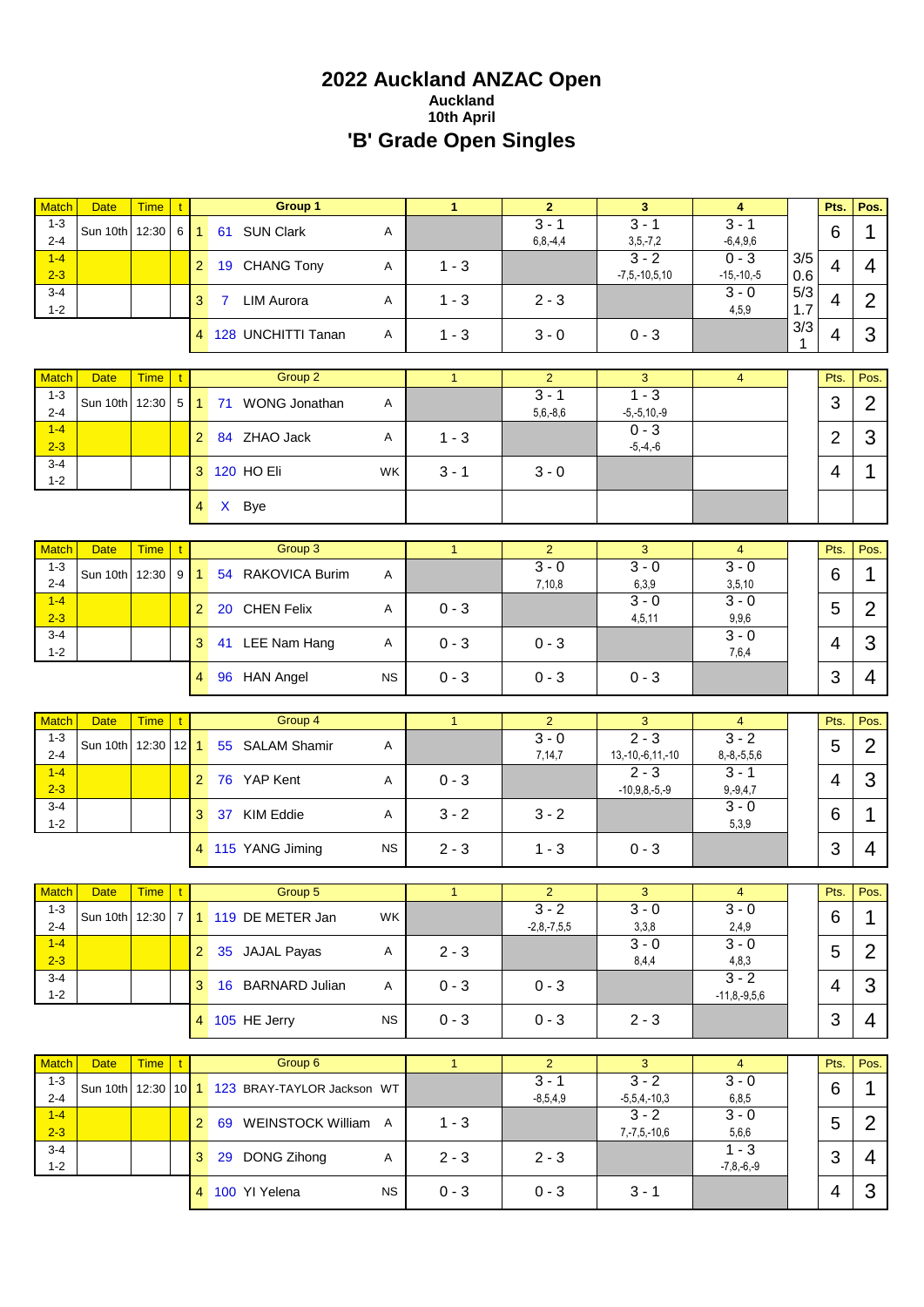# **2022 Auckland ANZAC Open Auckland 10th April 'B' Grade Open Singles**

| <b>Match</b>                       | <b>Date</b>             | <b>Time</b>          | t.     |                | Group 7                                     |           | $\mathbf{1}$ | $\overline{2}$                     | 3                          | $\overline{4}$                       | Pts.           | Pos.                   |
|------------------------------------|-------------------------|----------------------|--------|----------------|---------------------------------------------|-----------|--------------|------------------------------------|----------------------------|--------------------------------------|----------------|------------------------|
| $1 - 3$<br>$2 - 4$                 | Sun 10th                | 12:30                |        |                | 11 1 126 MOON Chris                         | <b>WT</b> |              | $3 - w0$                           | $3 - 0$<br>10,7,8          | $3 - 2$<br>$-7, 5, 5, -8, 8$         | 6              | 1                      |
| $1 - 4$<br>$2 - 3$                 |                         |                      |        | $\overline{2}$ | 27 CHIN Vincent                             | Α         | $wo - 3$     |                                    | $3 - 2$<br>$12,5,-10,-9,5$ | $3 - 0$<br>3,7,7                     | 4              | $\overline{2}$         |
| $3 - 4$<br>$1 - 2$                 |                         |                      |        | 3              | 102 BOUWMAN Jason                           | <b>NS</b> | $0 - 3$      | $2 - 3$                            |                            | $\overline{2-3}$<br>$-10,6,12,-8,-8$ | 3              | $\overline{4}$         |
|                                    |                         |                      |        | $\overline{4}$ | 44 LIN Min                                  | A         | $2 - 3$      | $0 - 3$                            | $3 - 2$                    |                                      | $\overline{4}$ | $\overline{2}$         |
| <b>Match</b>                       | <b>Date</b>             | <b>Time</b>          |        |                | Group 8                                     |           | $\mathbf{1}$ | $\overline{2}$                     | 3                          | $\overline{4}$                       | Pts.           | Pos.                   |
| $1 - 3$<br>$2 - 4$                 | Sun 10th                | 12:30                | 8      |                | 28 COCA Matthew                             | Α         |              | $wo - 3$                           | $wo - 3$                   | $wo - 3$                             |                |                        |
| $1 - 4$<br>$2 - 3$                 |                         |                      |        | $\overline{2}$ | 91 WALKER Dave                              | <b>CM</b> | $3 - w_0$    |                                    | $0 - 3$<br>$-8,-6,-6$      | $0 - 3$<br>$-7,-6,-9$                | $\overline{4}$ | 3                      |
| $3 - 4$<br>$1 - 2$                 |                         |                      |        | 3              | 31 ENGINEER Rayan                           | A         | $3 - w0$     | $3 - 0$                            |                            | $3 - 0$<br>8,8,10                    | 6              | 1                      |
|                                    |                         |                      |        |                | 4 108 LI Mikey                              | <b>NS</b> | $3 - w0$     | $3 - 0$                            | $0 - 3$                    |                                      | 5              | $\overline{2}$         |
|                                    |                         |                      |        |                |                                             |           |              |                                    |                            |                                      |                |                        |
|                                    |                         |                      |        |                |                                             |           |              |                                    |                            |                                      |                |                        |
| <b>Match</b><br>$1 - 3$<br>$2 - 4$ | <b>Date</b><br>Sun 10th | <b>Time</b><br>12:30 |        |                | Group 9<br>14 <sup>1</sup> 107 LEE Jonathon | <b>NS</b> | $\mathbf{1}$ | $\overline{2}$<br>$\overline{1-3}$ | 3<br>$3 - 0$               | $\overline{4}$<br>$3 - 0$            | Pts.<br>5      | Pos.<br>$\overline{2}$ |
| $1 - 4$<br>$2 - 3$                 |                         |                      |        | $\overline{2}$ | 85 ZHU Allen                                | A         | $3 - 1$      | $-7, -7, 5, -9$                    | 7,6,7<br>$3 - 0$<br>4,5,5  | 11, 1, 2<br>$3 - 0$<br>4,4,7         | 6              | 1                      |
| $3 - 4$<br>$1 - 2$                 |                         |                      |        | 3              | 67 WANG Michael                             | Α         | $0 - 3$      | $0 - 3$                            |                            | $3 - 0$<br>12,3,6                    | $\overline{4}$ | 3                      |
|                                    |                         |                      |        | $\overline{4}$ | 93 HUDSON Bruce                             | <b>NL</b> | $0 - 3$      | $0 - 3$                            | $0 - 3$                    |                                      | 3              | $\overline{4}$         |
|                                    |                         |                      |        |                |                                             |           |              |                                    |                            |                                      |                |                        |
| <b>Match</b><br>$1 - 3$            | <b>Date</b>             | <b>Time</b>          |        |                | Group 10                                    |           | $\mathbf{1}$ | $\overline{2}$<br>$\overline{1-3}$ | 3<br>$3 - 0$               | $\overline{4}$<br>$3 - 1$            | Pts.           | Pos.                   |
| $2 - 4$                            | Sun 10th 12:30          |                      | $13$ 1 |                | 42 LI Jack                                  | A         |              | $-5, 10, -7, -7$                   | 9,6,4                      | $7, -9, 3, 9$                        | 5              | $\overline{2}$         |
| $1 - 4$<br>$2 - 3$                 |                         |                      |        | $\overline{2}$ | 80 ZHANG Honggang                           | A         | $3 - 1$      |                                    | $3 - 0$<br>2,3,6           | $3 - 0$<br>4, 12, 1                  | 6              | 1                      |
| $3 - 4$<br>$1 - 2$                 |                         |                      |        | 3              | 34 ISSAR Romy                               | A         | $0 - 3$      | $0 - 3$                            |                            | $3 - 0$<br>8,16,5                    | $\overline{4}$ | 3                      |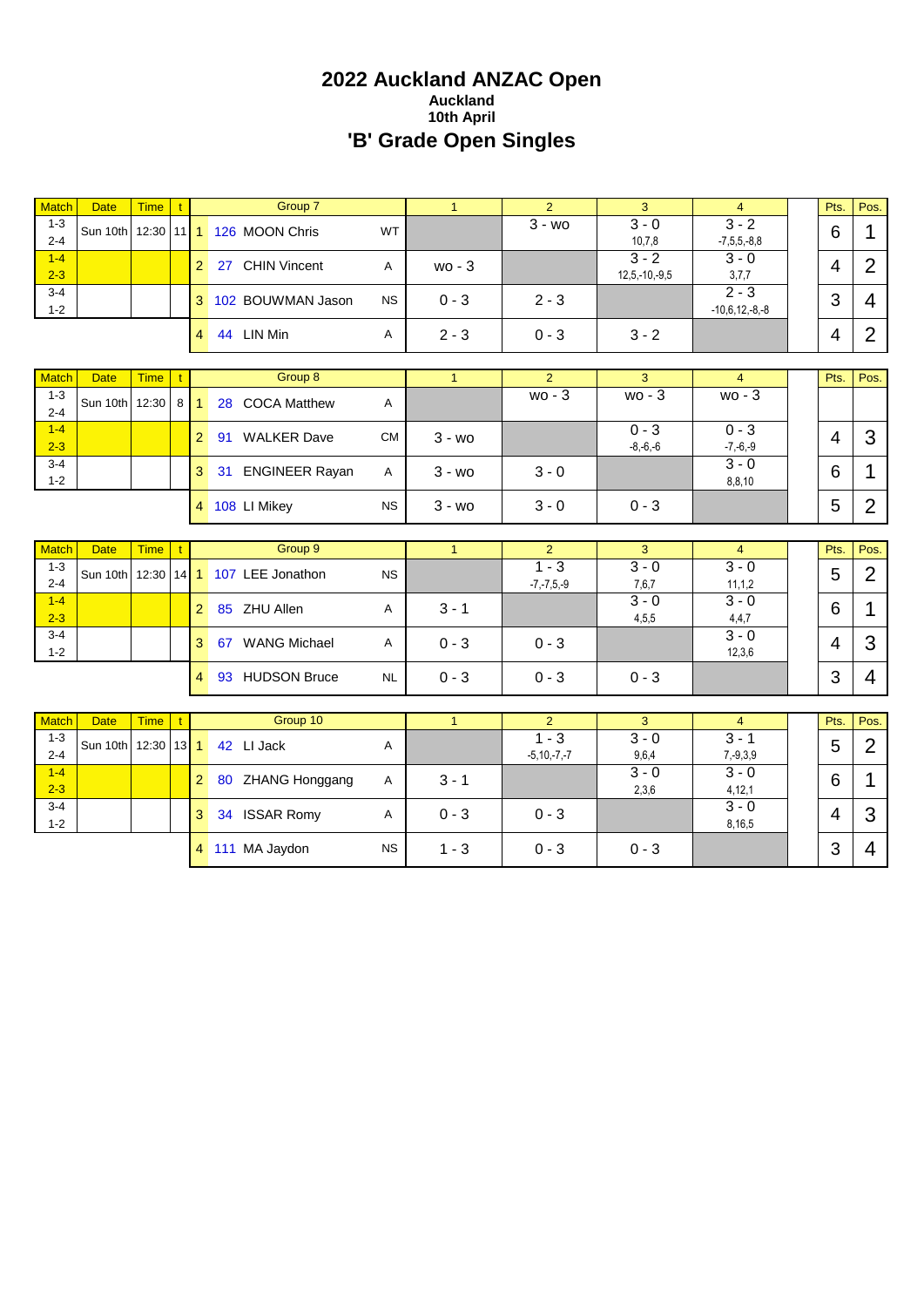**Auckland**

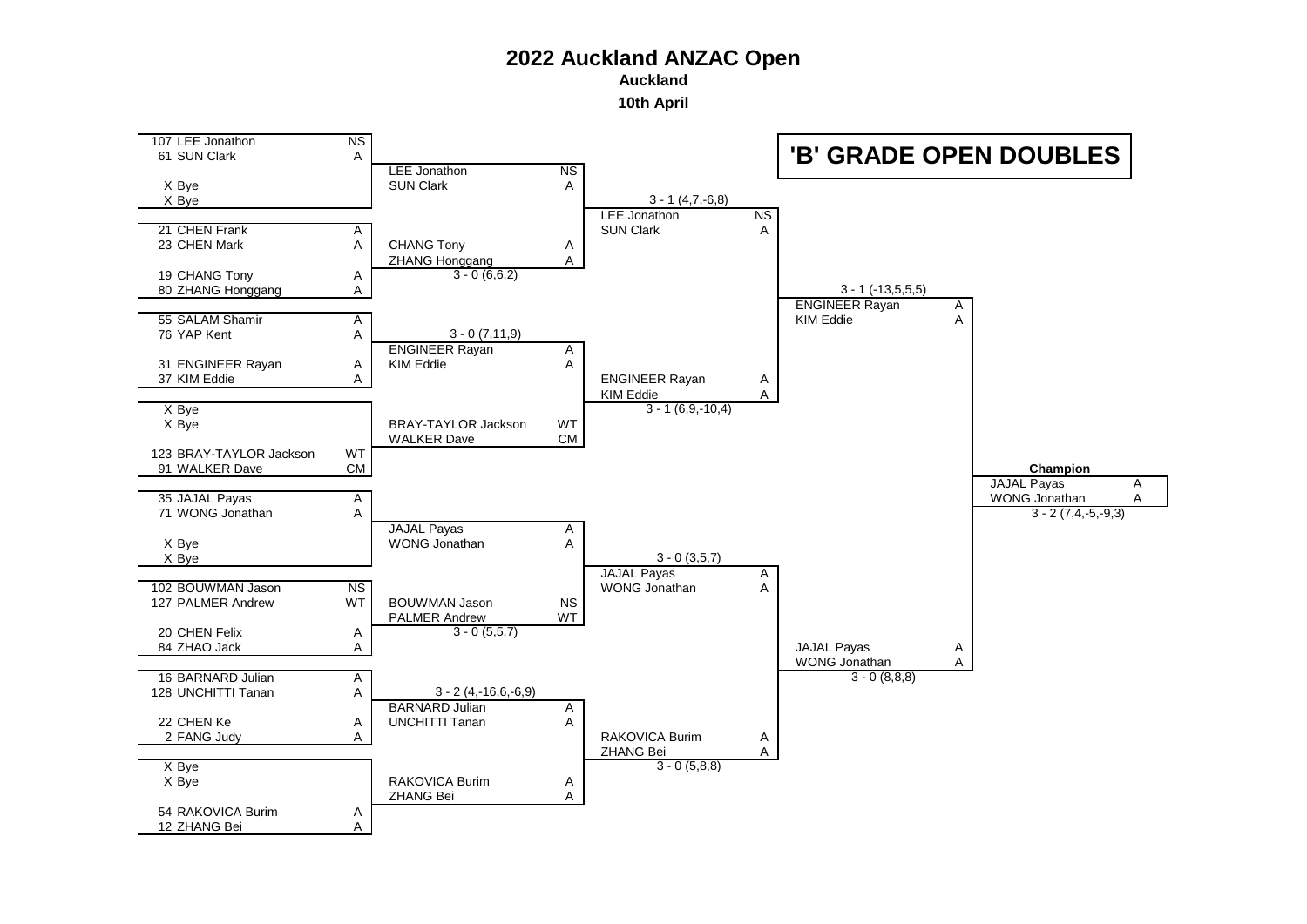**Auckland**

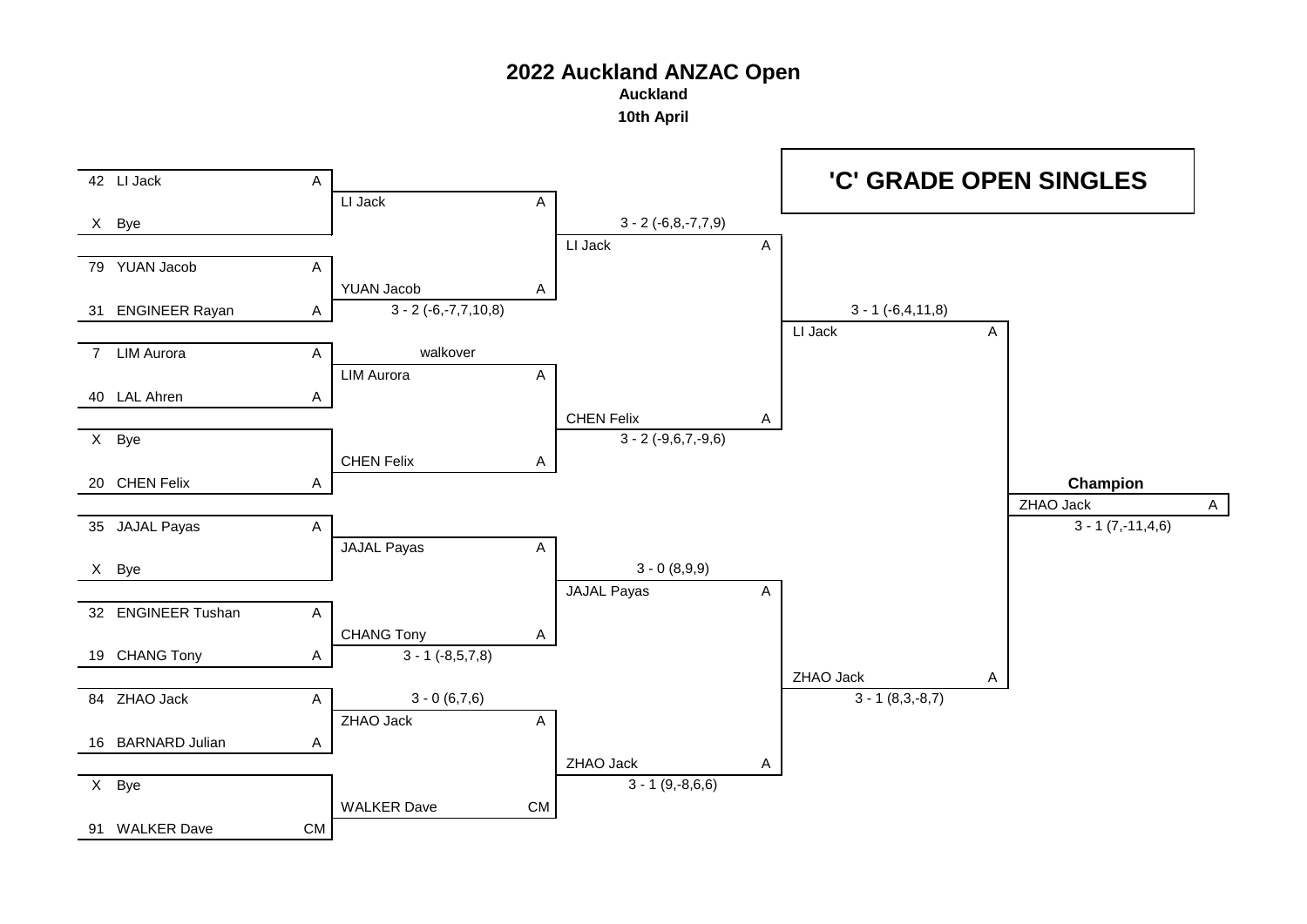# **2022 Auckland ANZAC Open Auckland 10th April 'C' Grade Open Singles**

| <b>Match</b>                | <b>Date</b>                   | <b>Time</b>          | t            |                      | Group 1                         |           | $\mathbf{1}$ | $\overline{2}$            | 3                             | $\overline{4}$               | Pts.           | Pos.           |
|-----------------------------|-------------------------------|----------------------|--------------|----------------------|---------------------------------|-----------|--------------|---------------------------|-------------------------------|------------------------------|----------------|----------------|
| $1 - 3$<br>$2 - 4$          | Sun 10th                      | 10:30                | $6 \mid$     | $\blacktriangleleft$ | 42 LI Jack                      | Α         |              | $3 - 0$<br>6,2,6          | $3 - 0$<br>8,6,5              | $3 - 0$<br>9,3,11            | 6              | 1              |
| $1 - 4$<br>$2 - 3$          |                               |                      |              | 2 <sup>1</sup>       | 92 XU Toby                      | <b>CM</b> | $0 - 3$      |                           | $3 - 2$<br>$-4,8,9,-7,8$      | $3 - 2$<br>$-8,6,-9,6,4$     | 5              | $\overline{2}$ |
| $3 - 4$<br>$1 - 2$          |                               |                      |              | 3 <sup>1</sup>       | 51 NEAL Eric                    | Α         | $0 - 3$      | $2 - 3$                   |                               | $3 - 0$<br>5,5,3             | $\overline{4}$ | 3              |
|                             |                               |                      |              |                      | 4 110 LU Joshua                 | <b>NS</b> | $0 - 3$      | $2 - 3$                   | $0 - 3$                       |                              | 3              | 4              |
|                             |                               |                      |              |                      |                                 |           |              |                           |                               |                              |                |                |
| <b>Match</b>                | <b>Date</b>                   | <b>Time</b>          |              |                      | Group 2                         |           | $\mathbf{1}$ | $\overline{2}$<br>$3 - 0$ | 3<br>$3 - 2$                  | $\overline{4}$<br>$3 - 0$    | Pts.           | Pos.           |
| $1 - 3$<br>$2 - 4$          | Sun 10th                      | 10:30                | 8            | $\mathbf{1}$         | 91 WALKER Dave                  | <b>CM</b> |              | 6,9,6                     | $-9,7,-11,11,9$               | 4,9,9                        | 6              | 1              |
| $1-4$<br>$2 - 3$            |                               |                      |              | 2 <sup>1</sup>       | 57 SHI Zhuofu                   | Α         | $0 - 3$      |                           | $2 - 3$<br>$-3, -9, 4, 9, -6$ | $3 - 0$<br>6,7,5             | 4              | 3              |
| $3 - 4$<br>$1 - 2$          |                               |                      |              | 3                    | 23 CHEN Mark                    | Α         | $2 - 3$      | $3 - 2$                   |                               | $3 - 0$<br>7,5,4             | 5              | $\overline{2}$ |
|                             |                               |                      |              |                      | 4 14 ADAMSON Dereck             | Α         | $0 - 3$      | $0 - 3$                   | $0 - 3$                       |                              | 3              | 4              |
|                             |                               |                      |              |                      |                                 |           |              |                           |                               |                              |                |                |
| <b>Match</b><br>$1 - 3$     | <b>Date</b>                   | <b>Time</b>          | $\mathbf{t}$ |                      | Group 3                         |           | $\mathbf{1}$ | $\overline{2}$<br>$3 - 1$ | 3<br>$3 - 0$                  | $\overline{4}$               | Pts.           | Pos.           |
| $2 - 4$                     | Sun 10th                      | 10:30                | $14$ 1       |                      | 35 JAJAL Payas                  | Α         |              | $-3,5,6,5$                | 7,7,4                         |                              | 4              | 1              |
| $1 - 4$<br>$2 - 3$          |                               |                      |              | 2 <sup>1</sup>       | 52 NGUYEN James                 | Α         | $1 - 3$      |                           | $3 - 1$<br>$12,-5,9,8$        |                              | 3              | $\overline{2}$ |
| 3-4<br>$1 - 2$              |                               |                      |              | 3 <sup>1</sup>       | 82 ZHANG Yuchen                 | A         | $0 - 3$      | $1 - 3$                   |                               |                              | $\overline{2}$ | 3              |
|                             |                               |                      |              |                      | 4 X Bye                         |           |              |                           |                               |                              |                |                |
|                             |                               |                      |              |                      |                                 |           |              |                           |                               |                              |                |                |
|                             |                               |                      |              |                      |                                 |           |              |                           |                               |                              |                |                |
| <b>Match</b><br>$1 - 3$     | <b>Date</b><br>Sun 10th       | <b>Time</b><br>10:30 | 17           | $\overline{1}$       | Group 4<br>20 CHEN Felix        | Α         | $\mathbf{1}$ | $\overline{2}$<br>$3 - 2$ | 3<br>$3 - 0$                  | $\overline{4}$<br>$3 - 0$    | Pts.<br>6      | Pos.<br>1      |
| $2 - 4$<br>$1 - 4$          |                               |                      |              | $\overline{2}$       | <b>LIN Yumin</b><br>8           | Α         | $2 - 3$      | $4,-10,7,-7,7$            | 3,5,7<br>$3 - 0$              | 7,9,6<br>$3 - 1$             | 5              | $\overline{2}$ |
| $2 - 3$<br>$3 - 4$          |                               |                      |              | 3 <sup>1</sup>       | 6 LI Aidong                     | Α         | $0 - 3$      | $0 - 3$                   | 7,9,3                         | $9,6,-6,6$<br>$3 - 0$        | 4              | 3              |
| $1 - 2$                     |                               |                      |              |                      | 4 115 YANG Jiming               | <b>NS</b> | $0 - 3$      | $1 - 3$                   | $0 - 3$                       | 7,9,5                        | 3              | 4              |
|                             |                               |                      |              |                      |                                 |           |              |                           |                               |                              |                |                |
|                             | Date                          | Time   t             |              |                      | Group 5                         |           | -1           | $\mathbf{2}$              | 3                             | 4                            | Pts.           | Pos.           |
| Match<br>$1 - 3$<br>$2 - 4$ |                               |                      |              |                      | Sun 10th 10:30 7 1 84 ZHAO Jack | Α         |              | $3 - 1$<br>$4, -5, 4, 7$  | $3 - 1$<br>$9,-10,4,8$        | $3 - 0$<br>6,3,6             | 6              | $\mathbf 1$    |
| $1 - 4$<br>$2 - 3$          |                               |                      |              |                      | 2 49 MOH James                  | A         | $1 - 3$      |                           | $3 - 1$<br>$-7, 12, 5, 9$     | $3 - 0$<br>8,6,6             | 5              | $\overline{2}$ |
| $3 - 4$<br>$1 - 2$          |                               |                      |              | 3 <sup>1</sup>       | 9 MORIYAMA-PICARD Ayumi A       |           | $1 - 3$      | $1 - 3$                   |                               | $3 - 2$<br>$3, -7, 7, -6, 4$ | 4              | 3              |
|                             |                               |                      |              |                      | 4 105 HE Jerry                  | <b>NS</b> | $0 - 3$      | $0 - 3$                   | $2 - 3$                       |                              | 3              | 4              |
|                             |                               |                      |              |                      |                                 |           |              |                           |                               |                              |                |                |
| <b>Match</b><br>$1 - 3$     | <b>Date</b><br>Sun 10th 10:30 | <b>Time</b>          |              |                      | Group 6                         | A         | 1            | $\overline{2}$<br>$3 - 2$ | $\overline{3}$<br>$3 - 1$     | $\overline{4}$               | Pts.           | Pos.           |
| $2 - 4$<br>$1 - 4$          |                               |                      |              |                      | 13 1 19 CHANG Tony              |           |              | $6, -4, 12, -9, 6$        | $6,6,-6,4$<br>$3 - 1$         |                              | 4              | $\mathbf 1$    |
| $2 - 3$<br>$3 - 4$          |                               |                      |              |                      | 2 36 JIANG Oscar                | A         | $2 - 3$      |                           | $-5,9,5,4$                    |                              | 3              | $\overline{2}$ |
| $1 - 2$                     |                               |                      |              |                      | 3 34 ISSAR Romy<br>4 X Bye      | A         | $1 - 3$      | $1 - 3$                   |                               |                              | $\overline{2}$ | 3              |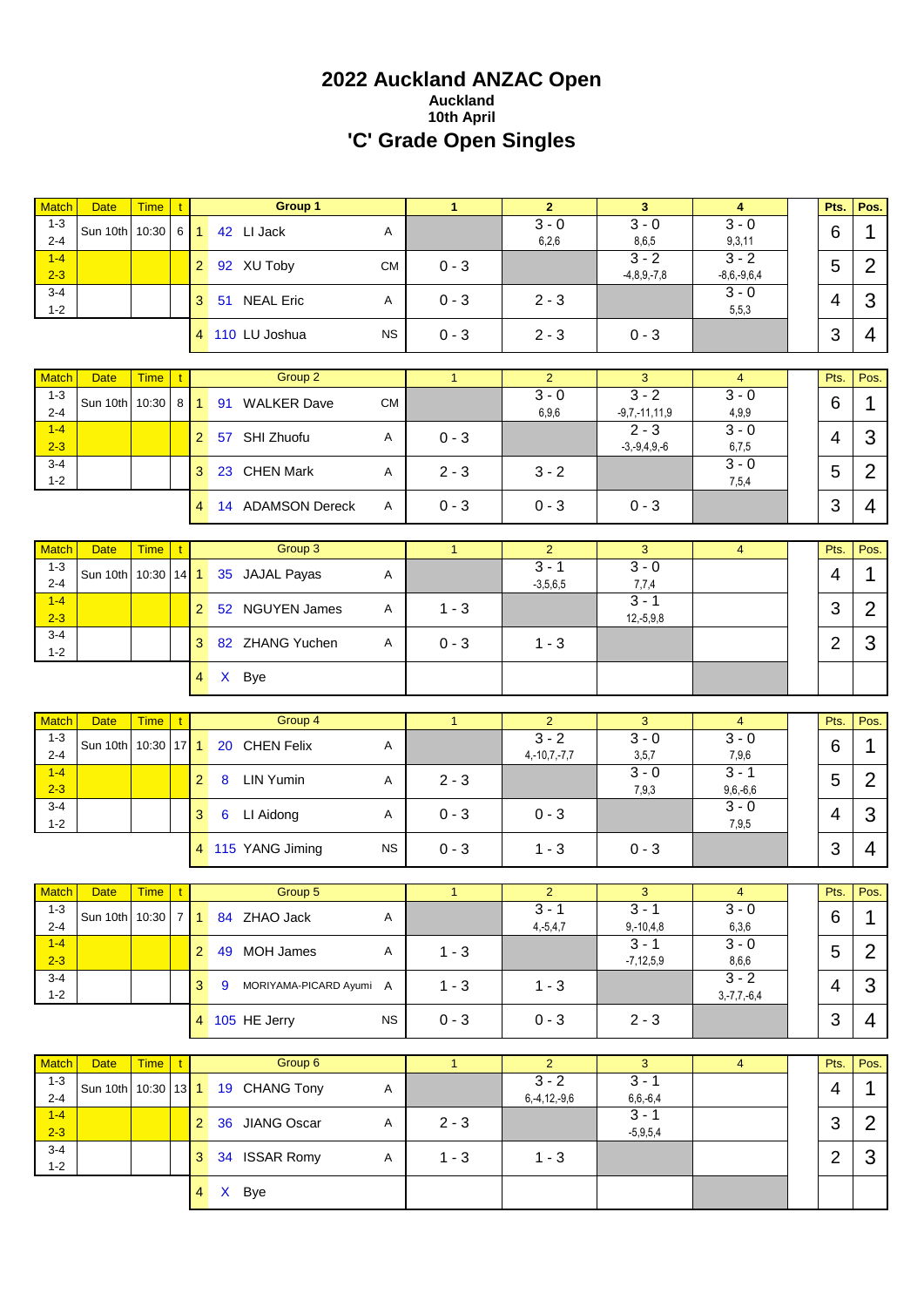# **2022 Auckland ANZAC Open Auckland 10th April 'C' Grade Open Singles**

| Match                              | <b>Date</b>                        | <b>Time</b> | $\mathbf{t}$ |                |                | Group 7                                       |           | $\mathbf{1}$ | $\overline{2}$                              | 3                                         | $\overline{4}$                            |                | Pts.      | Pos.           |
|------------------------------------|------------------------------------|-------------|--------------|----------------|----------------|-----------------------------------------------|-----------|--------------|---------------------------------------------|-------------------------------------------|-------------------------------------------|----------------|-----------|----------------|
| $1 - 3$<br>$2 - 4$                 | Sun 10th 10:30                     |             | $15$   1     |                | $\overline{7}$ | <b>LIM Aurora</b>                             | Α         |              | $3 - 1$<br>$-4,9,5,7$                       | $3 - 2$<br>$4, -10, -6, 6, 8$             | $\overline{3} - 0$<br>8,3,12              |                | 6         | 1              |
| $1 - 4$<br>$2 - 3$                 |                                    |             |              | $\overline{2}$ |                | 17 BLAOM Oliver                               | Α         | $1 - 3$      |                                             | $3 - 2$<br>$-3,4,11,-10,4$                | $3 - 2$<br>$-4,9,-8,6,9$                  |                | 5         | $\overline{2}$ |
| $3 - 4$<br>$1 - 2$                 |                                    |             |              | 3              |                | 38 KIM Youngmin                               | Α         | $2 - 3$      | $2 - 3$                                     |                                           | $3 - 0$<br>11,9,7                         |                | 4         | 3              |
|                                    |                                    |             |              |                |                | 4 122 HU Leo                                  | <b>WK</b> | $0 - 3$      | $2 - 3$                                     | $0 - 3$                                   |                                           |                | 3         | 4              |
| <b>Match</b>                       | <b>Date</b>                        | <b>Time</b> | t.           |                |                | Group 8                                       |           | $\mathbf{1}$ | $\overline{2}$                              | 3                                         | $\overline{4}$                            |                | Pts.      | Pos.           |
| $1 - 3$<br>$2 - 4$                 | Sun 10th 10:30                     |             | 9            | $\mathbf{1}$   |                | 41 LEE Nam Hang                               | Α         |              | $0 - 3$<br>$-5, -5, -4$                     | $3 - 2$<br>$4, -8, 8, -8, 5$              | $3 - 0$<br>6,6,9                          |                | 5         | $\overline{2}$ |
| $1 - 4$<br>$2 - 3$                 |                                    |             |              | $\overline{2}$ |                | 31 ENGINEER Rayan                             | Α         | $3 - 0$      |                                             | $3 - 0$<br>7,13,6                         | $3 - 1$<br>$-8,6,6,6$                     |                | 6         | 1              |
| $3 - 4$<br>$1 - 2$                 |                                    |             |              | 3              |                | 70 WILLIAMS Grant                             | Α         | $2 - 3$      | $0 - 3$                                     |                                           | $3 - 1$<br>$-9,8,9,5$                     |                | 4         | 3              |
|                                    |                                    |             |              |                |                | 4 113 WEI Lai                                 | <b>NS</b> | $0 - 3$      | $1 - 3$                                     | $1 - 3$                                   |                                           |                | 3         | 4              |
| <b>Match</b>                       | <b>Date</b>                        | <b>Time</b> | $\mathbf{t}$ |                |                | Group 9                                       |           | $\mathbf{1}$ | $\overline{2}$                              | 3                                         | $\overline{4}$                            |                | Pts.      | Pos.           |
| $1 - 3$<br>$2 - 4$                 | Sun 10th   10:30                   |             | $18$   1     |                |                | 30 DUNN Robert                                | Α         |              | $3 - 0$<br>11,7,9                           | $0 - 3$<br>$-8, -3, -4$                   | $3 - 0$<br>6,9,6                          |                | 5         | $\overline{2}$ |
| $1 - 4$<br>$2 - 3$                 |                                    |             |              | $\overline{2}$ |                | 67 WANG Michael                               | Α         | $0 - 3$      |                                             | $1 - 3$<br>$-9,7,-5,-5$                   | $3 - 2$<br>$7, -7, -7, 10, 9$             |                | 4         | 3              |
| $3 - 4$<br>$1 - 2$                 |                                    |             |              | 3              |                | 32 ENGINEER Tushan                            | Α         | $3 - 0$      | $3 - 1$                                     |                                           | $3 - 1$<br>$6, 5, -4, 6$                  |                | 6         | 1              |
|                                    |                                    |             |              |                |                | 4 111 MA Jaydon                               | <b>NS</b> | $0 - 3$      | $2 - 3$                                     | $1 - 3$                                   |                                           |                | 3         | 4              |
|                                    |                                    |             |              |                |                |                                               |           |              |                                             |                                           |                                           |                |           |                |
|                                    |                                    |             |              |                |                |                                               |           |              |                                             |                                           |                                           |                |           |                |
| <b>Match</b><br>$1 - 3$<br>$2 - 4$ | <b>Date</b><br>Sun 10th 10:30   20 | <b>Time</b> | $\mathbf{t}$ | $\mathbf{1}$   |                | Group 10<br>37 KIM Eddie                      | Α         | $\mathbf{1}$ | $\overline{2}$<br>$3 - 2$<br>$-10,-7,9,7,7$ | 3<br>$\overline{1-3}$<br>$8, -2, -4, -12$ | $\overline{4}$<br>$3 - 0$<br>6,10,12      | 4/5<br>0.8     | Pts.<br>5 | Pos.<br>3      |
| $1 - 4$<br>$2 - 3$                 |                                    |             |              | $\overline{2}$ |                | 40 LAL Ahren                                  | Α         | $2 - 3$      |                                             | $3 - 1$<br>$-10,4,8,4$                    | $3 - 0$<br>5,3,9                          | 5/4<br>1.3     | 5         | 1              |
| $3 - 4$<br>$1 - 2$                 |                                    |             |              | 3              | 5              | LAM Jocelyn                                   | Α         | $3 - 1$      | $1 - 3$                                     |                                           | $3 - 0$<br>11, 2, 12                      | 4/4<br>1       | 5         | $\overline{2}$ |
|                                    |                                    |             |              |                |                | 4 108 LI Mikey                                | <b>NS</b> | $0 - 3$      | $0 - 3$                                     | $0 - 3$                                   |                                           |                | 3         | 4              |
|                                    |                                    |             |              |                |                |                                               |           |              |                                             |                                           |                                           |                |           |                |
| Match<br>$1 - 3$                   | <b>Date</b>                        | Time   t    |              |                |                | Group 11<br>Sun 10th 10:30 19 1 79 YUAN Jacob | A         | $\mathbf{1}$ | $\overline{2}$<br>$3 - 0$                   | 3<br>$3 - 1$                              | $\overline{4}$<br>$3 - 0$                 |                | Pts.<br>6 | Pos.<br>1      |
| $2 - 4$<br>$1 - 4$<br>$2 - 3$      |                                    |             |              |                |                | 2 102 BOUWMAN Jason                           | <b>NS</b> | $0 - 3$      | 1,7,5                                       | $9,-11,3,6$<br>$3 - 1$<br>$-4,6,9,5$      | 5,8,10<br>$3 - 0$<br>3,7,8                |                | 5         | $\overline{2}$ |
| $3 - 4$<br>$1 - 2$                 |                                    |             |              |                |                | 3 83 ZHAO Enze                                | Α         | $1 - 3$      | $1 - 3$                                     |                                           | $3 - 1$<br>$-10,7,2,2$                    |                | 4         | 3              |
|                                    |                                    |             |              |                |                | 4 59 SILVA Daniel                             | Α         | $0 - 3$      | $0 - 3$                                     | $1 - 3$                                   |                                           |                | 3         | 4              |
|                                    |                                    |             |              |                |                |                                               |           |              |                                             |                                           |                                           |                |           |                |
| <b>Match</b><br>$1 - 3$<br>$2 - 4$ | <b>Date</b><br>Sun 10th 10:30      | <b>Time</b> | $\mathbf{t}$ | $16$ 1         |                | Group 12<br>16 BARNARD Julian                 | Α         | 1            | $\overline{2}$<br>$3 - 2$                   | $\overline{3}$<br>$3 - 0$                 | $\overline{4}$<br>$1 - 3$                 | $\overline{2}$ | Pts.<br>5 | Pos.<br>1      |
| $1-4$<br>$2 - 3$                   |                                    |             |              | $\overline{2}$ |                | 29 DONG Zihong                                | A         | $2 - 3$      | $-9,7,-5,7,10$                              | 6,5,17<br>$3 - 1$<br>$8, -9, 4, 8$        | $-7, 12, -7, -6$<br>$3 - 1$<br>$4,7,-6,9$ | 1              | 5         | $\overline{2}$ |
| $3 - 4$<br>$1 - 2$                 |                                    |             |              |                |                | 3 89 TSE Anson                                | <b>CM</b> | $0 - 3$      | $1 - 3$                                     |                                           | $3 - 2$<br>$2,-12,7,-5,7$                 | 2              | 4         | 3              |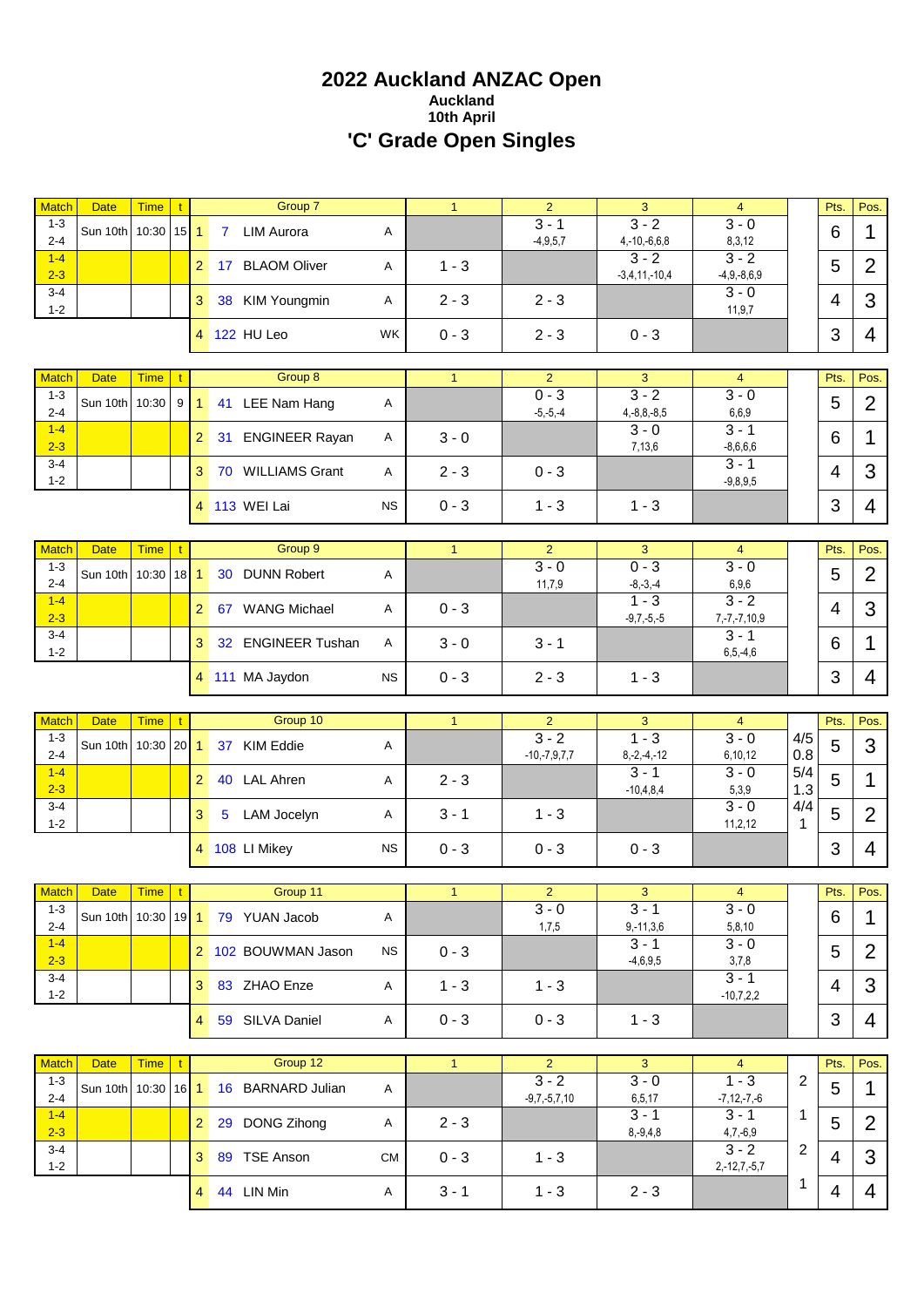**Auckland**

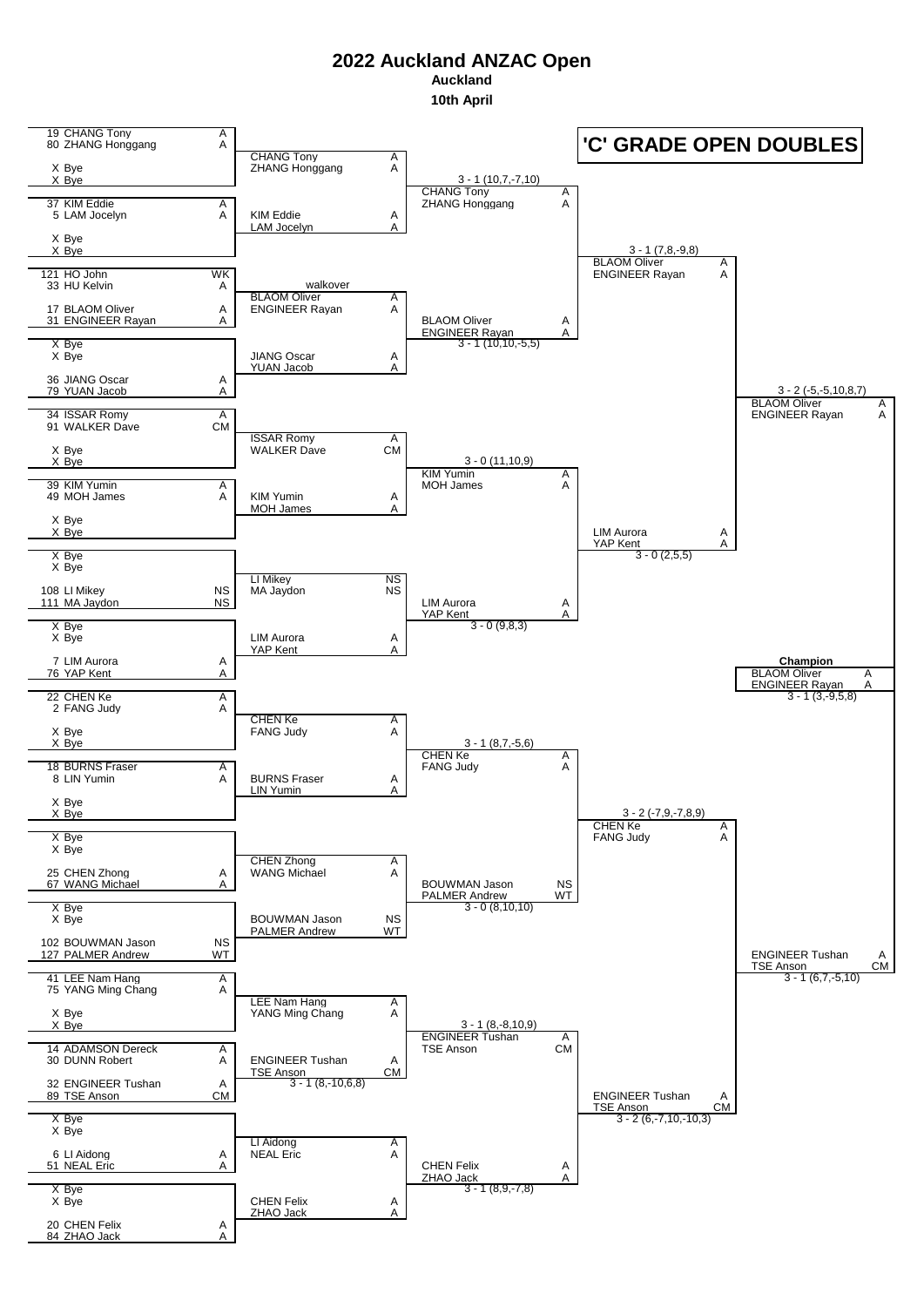**Auckland**

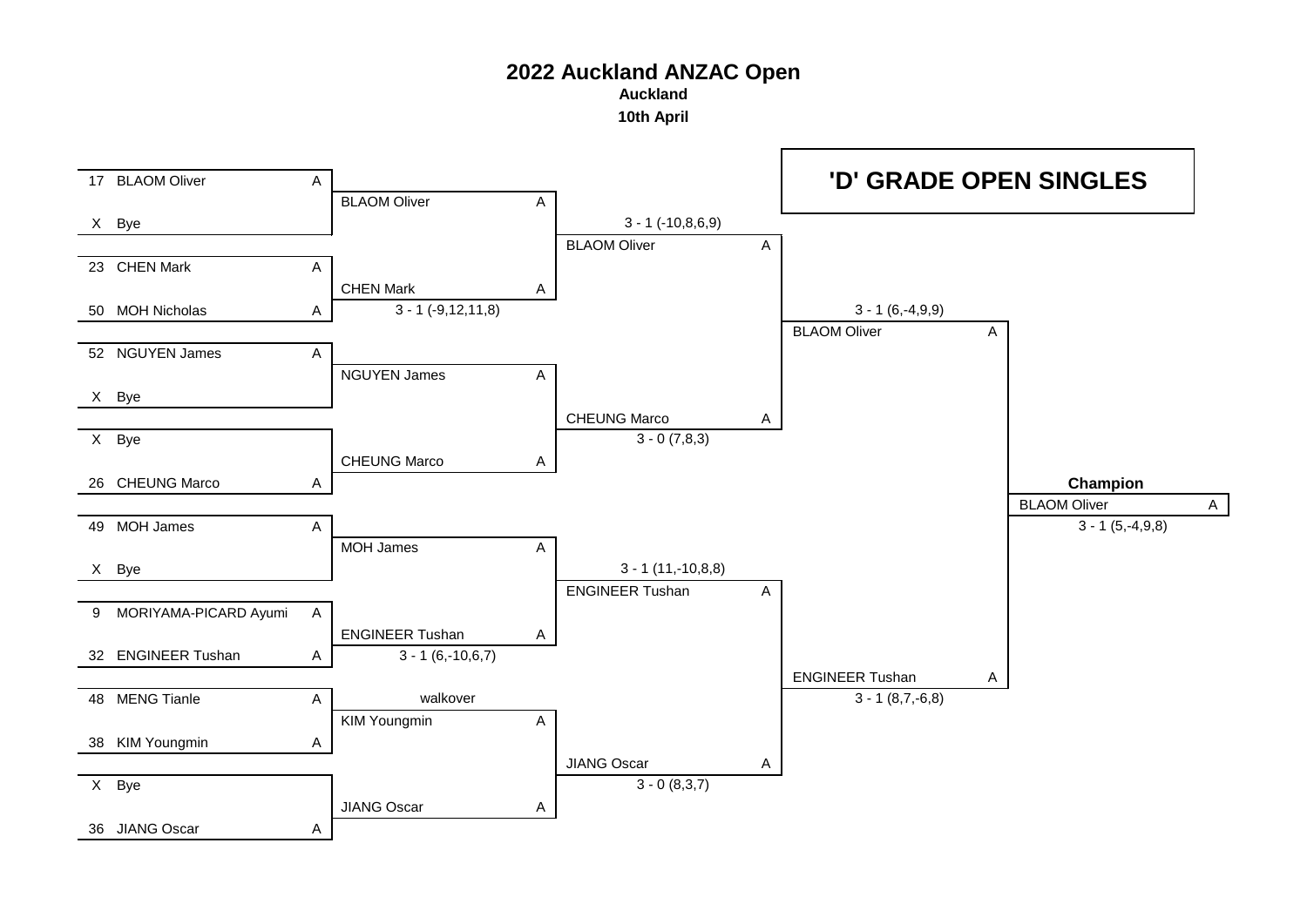# **2022 Auckland ANZAC Open Auckland 10th April 'D' Grade Open Singles**

| <b>Match</b>                  | <b>Date</b>             | <b>Time</b>         | $\mathbf t$         |                 | Group 1                                |           | $\mathbf{1}$ | $\overline{2}$                           | 3                                  | 4                                  | Pts.           | Pos.           |
|-------------------------------|-------------------------|---------------------|---------------------|-----------------|----------------------------------------|-----------|--------------|------------------------------------------|------------------------------------|------------------------------------|----------------|----------------|
| $1 - 3$<br>$2 - 4$            | Sun 10th                | 8:30                | $15$   1            |                 | 17 BLAOM Oliver                        | Α         |              | $3 - 0$<br>7,7,5                         | $3 - 0$<br>6,9,6                   |                                    | 4              | 1              |
| $1-4$<br>$2 - 3$              |                         |                     |                     | $\overline{2}$  | <b>GEAR Lisa</b><br>3                  | Α         | $0 - 3$      |                                          | $3 - 0$<br>8,9,5                   |                                    | 3              | $\overline{2}$ |
| $3 - 4$<br>$1 - 2$            |                         |                     |                     | 3 <sup>1</sup>  | 62 SUN Jerry                           | Α         | $0 - 3$      | $0 - 3$                                  |                                    |                                    | $\overline{2}$ | 3              |
|                               |                         |                     |                     | 4 <sup>1</sup>  | X Bye                                  |           |              |                                          |                                    |                                    |                |                |
| <b>Match</b>                  | <b>Date</b>             | <b>Time</b>         |                     |                 | Group 2                                |           | $\mathbf{1}$ | $\overline{2}$                           | 3                                  | $\overline{4}$                     | Pts.           | Pos.           |
| $1 - 3$<br>$2 - 4$            | Sun 10th                | 8:30                | 16                  | $\mathbf{1}$    | 36 JIANG Oscar                         | Α         |              | $3 - 0$<br>11,9,8                        | $3 - 1$<br>$10, 2, -9, 3$          |                                    | $\overline{4}$ | 1              |
| $1 - 4$<br>$2 - 3$            |                         |                     |                     | 2 <sup>1</sup>  | 89 TSE Anson                           | <b>CM</b> | $0 - 3$      |                                          | $3 - 0$<br>4,6,5                   |                                    | 3              | $\overline{2}$ |
| $3 - 4$<br>$1 - 2$            |                         |                     |                     | 3 <sup>1</sup>  | 60 SUN Brian                           | Α         | $1 - 3$      | $0 - 3$                                  |                                    |                                    | $\overline{2}$ | 3              |
|                               |                         |                     |                     | $\overline{4}$  | X Bye                                  |           |              |                                          |                                    |                                    |                |                |
| <b>Match</b>                  | <b>Date</b>             | <b>Time</b>         |                     |                 | Group 3                                |           | $\mathbf{1}$ | $\overline{2}$                           | 3                                  | $\overline{\mathbf{4}}$            | Pts.           | Pos.           |
| $1 - 3$<br>$2 - 4$            | Sun 10th                | 8:30                | $17$   1            |                 | 26 CHEUNG Marco                        | Α         |              | $3 - 0$<br>6,7,7                         | $3 - 0$<br>6,6,6                   |                                    | 4              | 1              |
| $1 - 4$<br>$2 - 3$            |                         |                     |                     | 2 <sup>1</sup>  | 43 LI Victor                           | Α         | $0 - 3$      |                                          | $3 - 0$<br>10,8,4                  |                                    | 3              | $\overline{2}$ |
| 3-4<br>$1 - 2$                |                         |                     |                     | 3               | 53 PENBERTHY Bruce                     | Α         | $0 - 3$      | $0 - 3$                                  |                                    |                                    | 2              | 3              |
|                               |                         |                     |                     |                 | 4 X Bye                                |           |              |                                          |                                    |                                    |                |                |
|                               |                         |                     |                     |                 |                                        |           |              |                                          |                                    |                                    |                |                |
|                               |                         |                     |                     |                 |                                        |           |              |                                          |                                    |                                    |                |                |
| <b>Match</b>                  | <b>Date</b>             | <b>Time</b>         |                     |                 | Group 4                                |           | $\mathbf{1}$ | $\overline{2}$                           | 3                                  | $\overline{4}$                     | Pts.           | Pos.           |
| $1 - 3$<br>$2 - 4$            | Sun 10th                | 8:30                | 7 <sup>1</sup>      | $\mathbf{1}$    | MOH James<br>49                        | Α         |              | $3 - 0$<br>7,9,5                         | $3 - 0$<br>8,5,4                   | $3 - 0$<br>4,4,5                   | 6              | 1              |
| $1 - 4$<br>$2 - 3$            |                         |                     |                     | $\overline{2}$  | 18 BURNS Fraser                        | Α         | $0 - 3$      |                                          | $3 - 0$<br>5,4,7                   | $3 - 0$<br>3,3,3                   | 5              | $\overline{2}$ |
| $3 - 4$<br>$1 - 2$            |                         |                     |                     | 3 <sup>1</sup>  | <b>CHONG Josephine</b><br>$\mathbf{1}$ | Α         | $0 - 3$      | $0 - 3$                                  |                                    | $3 - 0$<br>3,6,3                   | 4              | 3              |
|                               |                         |                     |                     |                 | 4 112 WEI Dao                          | <b>NS</b> | $0 - 3$      | $0 - 3$                                  | $0 - 3$                            |                                    | 3              | 4              |
|                               |                         |                     |                     |                 | Group 5                                |           |              |                                          |                                    |                                    |                |                |
| Match<br>$1 - 3$<br>$2 - 4$   | Date<br>Sun 10th        | $Time$ t<br>8:30    |                     | $8 \mid 1 \mid$ | 52 NGUYEN James                        | A         |              | $\overline{2}$<br>$3 - 1$<br>$7,8,-8,12$ | 3 <sup>7</sup><br>$3 - 0$<br>6,4,3 | $\overline{4}$<br>$3 - 0$<br>8,6,4 | Pts.<br>6      | Pos.<br>1      |
| $1 - 4$<br>$2 - 3$            |                         |                     |                     |                 | 2 83 ZHAO Enze                         | Α         | $1 - 3$      |                                          | $3 - 0$<br>8,7,4                   | $3 - 2$<br>$8,-6,-7,9,11$          | 5              | $\overline{2}$ |
| $3 - 4$<br>$1 - 2$            |                         |                     |                     |                 | 3 14 ADAMSON Dereck                    | A         | $0 - 3$      | $0 - 3$                                  |                                    | $1 - 3$<br>$10,-5,-9,-11$          | 3              | 4              |
|                               |                         |                     |                     |                 | 4 110 LU Joshua                        | <b>NS</b> | $0 - 3$      | $2 - 3$                                  | $3 - 1$                            |                                    | 4              | 3              |
|                               |                         |                     |                     |                 |                                        |           |              |                                          |                                    |                                    |                |                |
| <b>Match</b><br>$1 - 3$       | <b>Date</b><br>Sun 10th | <b>Time</b><br>8:30 | t<br>9 <sup>1</sup> | $\mathbf{1}$    | Group 6<br>50 MOH Nicholas             | Α         | 1            | $\overline{2}$<br>$3 - 1$                | $\overline{3}$<br>$3 - 0$          | $\overline{4}$<br>$3 - 0$          | Pts.<br>6      | Pos.<br>1      |
| $2 - 4$<br>$1 - 4$            |                         |                     |                     | $2^{\circ}$     | 5 LAM Jocelyn                          | A         | $1 - 3$      | $-9,7,7,6$                               | 6, 8, 8<br>$3 - 1$                 | 6,6,2<br>$3 - 0$                   | 5              | $\overline{2}$ |
| $2 - 3$<br>$3 - 4$<br>$1 - 2$ |                         |                     |                     |                 | 3 59 SILVA Daniel                      | A         | $0 - 3$      | $1 - 3$                                  | $-4,6,6,5$                         | 5,9,5<br>$3 - 0$<br>9,7,9          | 4              | 3              |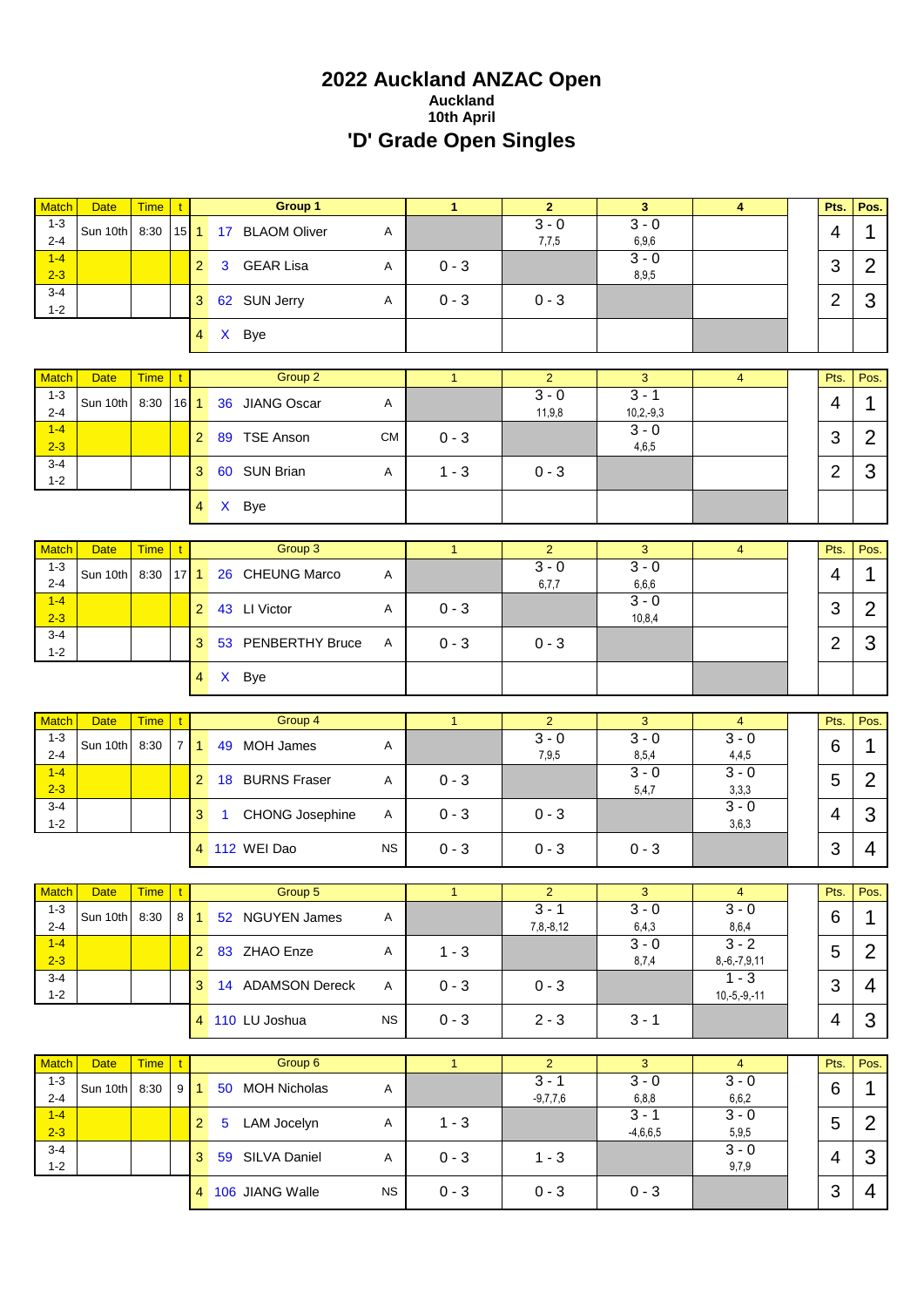# **2022 Auckland ANZAC Open Auckland 10th April 'D' Grade Open Singles**

| <b>Match</b>       | <b>Date</b> | <b>Time</b>  | $\mathbf{t}$ |                      | Group 7                   |           | $\mathbf{1}$ | $\overline{2}$            | 3                     | $\overline{4}$            | Pts.           | Pos.           |
|--------------------|-------------|--------------|--------------|----------------------|---------------------------|-----------|--------------|---------------------------|-----------------------|---------------------------|----------------|----------------|
| $1 - 3$            | Sun 10th    | 8:30         | $10$ 1       |                      | 92 XU Toby                | <b>CM</b> |              | $2 - 3$                   | $3 - 0$               | $3 - 0$                   | 5              | $\overline{2}$ |
| $2 - 4$            |             |              |              |                      |                           |           |              | $-10,8,-7,5,-9$           | 3,11,4                | 5,2,9                     |                |                |
| $1 - 4$            |             |              |              | $\mathbf{2}^{\circ}$ | 32 ENGINEER Tushan        | A         | $3 - 2$      |                           | $3 - 1$               | $3 - 0$                   | 6              | 1              |
| $2 - 3$<br>$3 - 4$ |             |              |              |                      |                           |           |              |                           | $9,6,-5,7$            | 0, 1, 3<br>$3 - 0$        |                |                |
| $1 - 2$            |             |              |              |                      | 3 113 WEI Lai             | <b>NS</b> | $0 - 3$      | $1 - 3$                   |                       | 4,5,3                     | $\overline{4}$ | 3              |
|                    |             |              |              | $\overline{4}$       | 13 ZHU Doreen             | Α         | $0 - 3$      | $0 - 3$                   | $0 - 3$               |                           | 3              | 4              |
|                    |             |              |              |                      |                           |           |              |                           |                       |                           |                |                |
| <b>Match</b>       | <b>Date</b> | <b>Time</b>  | $\mathbf{t}$ |                      | Group 8                   |           | $\mathbf{1}$ | $\overline{2}$            | 3                     | $\overline{4}$            | Pts.           | Pos.           |
| $1 - 3$            | Sun 10th    | 8:30         | $13$ 1       |                      | 48 MENG Tianle            | Α         |              | $3 - 2$                   | $3 - 1$               | $3 - 0$                   | 6              | $\mathbf{1}$   |
| $2 - 4$<br>$1 - 4$ |             |              |              |                      |                           |           |              | $-9,9,10,-7,7$            | $9,3,-9,5$<br>$3 - 0$ | 9,7,7<br>$3 - 0$          |                |                |
| $2 - 3$            |             |              |              | $\overline{2}$       | 70 WILLIAMS Grant         | Α         | $2 - 3$      |                           | 4,5,4                 | 9,5,8                     | 5              | $\overline{2}$ |
| $3 - 4$            |             |              |              |                      |                           |           |              | $0 - 3$                   |                       | $2 - 3$                   | 3              | $\overline{4}$ |
| $1 - 2$            |             |              |              |                      | 3 104 DONG George         | <b>NS</b> | $1 - 3$      |                           |                       | $8,9,-9,-9,-14$           |                |                |
|                    |             |              |              | $\overline{4}$       | 78 YE Sebastian           | Α         | $0 - 3$      | $0 - 3$                   | $3 - 2$               |                           | 4              | 3              |
|                    |             |              |              |                      |                           |           |              |                           |                       |                           |                |                |
| Match              | <b>Date</b> | <b>Time</b>  | $\mathbf{t}$ |                      | Group 9                   |           | $\mathbf{1}$ | $\overline{2}$            | 3                     | $\overline{4}$            | Pts.           | Pos.           |
| $1 - 3$            | Sun 10th    | 8:30         | $14$ 1       |                      | 75 YANG Ming Chang        | A         |              | $1 - 3$                   | $3 - 0$               | $3 - 1$                   | 5              | $\overline{2}$ |
| $2 - 4$            |             |              |              |                      |                           |           |              | $-9, 10, -7, -8$          | 8,6,7                 | $2,6,-8,9$                |                |                |
| $1 - 4$            |             |              |              | 2 <sup>2</sup>       | 38 KIM Youngmin           | Α         | $3 - 1$      |                           | $3 - 0$               | $3 - 1$                   | 6              | 1              |
| $2 - 3$<br>$3 - 4$ |             |              |              |                      |                           |           |              |                           | 8,4,3                 | $7,6,-9,4$<br>$0 - 3$     |                |                |
| $1 - 2$            |             |              |              |                      | 3 125 JEONG Hwan          | WT        | $0 - 3$      | $0 - 3$                   |                       | $-7, -9, -7$              | 3              | $\overline{4}$ |
|                    |             |              |              |                      | 4 103 CHIN Ken            | <b>NS</b> | $1 - 3$      | $1 - 3$                   | $3 - 0$               |                           | 4              | 3              |
|                    |             |              |              |                      |                           |           |              |                           |                       |                           |                |                |
| <b>Match</b>       | <b>Date</b> | <b>Time</b>  | $\mathbf{t}$ |                      | Group 10                  |           | $\mathbf{1}$ | $\overline{2}$            | 3                     | $\overline{4}$            | Pts.           | Pos.           |
| $1 - 3$            |             |              |              |                      |                           |           |              | $3 - 0$                   | $3 - 0$               | $\overline{3-2}$          |                |                |
| $2 - 4$            | Sun 10th    | 8:30         | $11$ 1       |                      | 23 CHEN Mark              | Α         |              | 8,7,6                     | 2,3,1                 | $-11,8,6,-9,11$           | 6              | 1              |
| $1 - 4$            |             |              |              | $\overline{2}$       | 34 ISSAR Romy             | Α         | $0 - 3$      |                           | $3 - 0$               | $3 - 0$                   | 5              | $\overline{2}$ |
| $2 - 3$            |             |              |              |                      |                           |           |              |                           | 2,3,3                 | 7,8,4                     |                |                |
| $3 - 4$<br>$1 - 2$ |             |              |              |                      | 3 116 YANG Ning           | <b>NS</b> | $0 - 3$      | $0 - 3$                   |                       | $0 - 3$<br>$-1,-2,-2$     | 3              | $\overline{4}$ |
|                    |             |              |              | 4                    | 88 DU Oscar               |           |              | $0 - 3$                   |                       |                           | $\overline{4}$ | 3              |
|                    |             |              |              |                      |                           | <b>CM</b> | $2 - 3$      |                           | $3 - 0$               |                           |                |                |
|                    |             |              |              |                      |                           |           |              |                           |                       |                           |                |                |
| Match<br>$1 - 3$   | Date        | Time         | $\mathbf{t}$ |                      | Group 11                  |           | $\mathbf{1}$ | $\overline{2}$<br>$1 - 3$ | 3<br>$3 - 2$          | $\overline{4}$<br>$3 - 1$ | Pts.           | Pos.           |
| $2 - 4$            | Sun 10th    | 8:30 $ 12$ 1 |              |                      | 82 ZHANG Yuchen           | A         |              | $8,-5,-9,-8$              | $10,-6,-9,11,8$       | $10, 10, -4, 6$           | 5              | $\overline{2}$ |
| $1 - 4$<br>$2 - 3$ |             |              |              | 2 <sup>1</sup>       | 9 MORIYAMA-PICARD Ayumi A |           | $3 - 1$      |                           | $3 - 0$<br>4,2,5      | $3 - 0$<br>6,7,6          | 6              | 1              |
| $3 - 4$            |             |              |              |                      |                           |           |              |                           |                       | $3 - 0$                   |                |                |
| $1 - 2$            |             |              |              |                      | 3 122 HU Leo              | WK        | $2 - 3$      | $0 - 3$                   |                       | 1,8,9                     | 4              | 3              |
|                    |             |              |              |                      | 4 115 YANG Jiming         | <b>NS</b> | $1 - 3$      | $0 - 3$                   | $0 - 3$               |                           | 3              | 4              |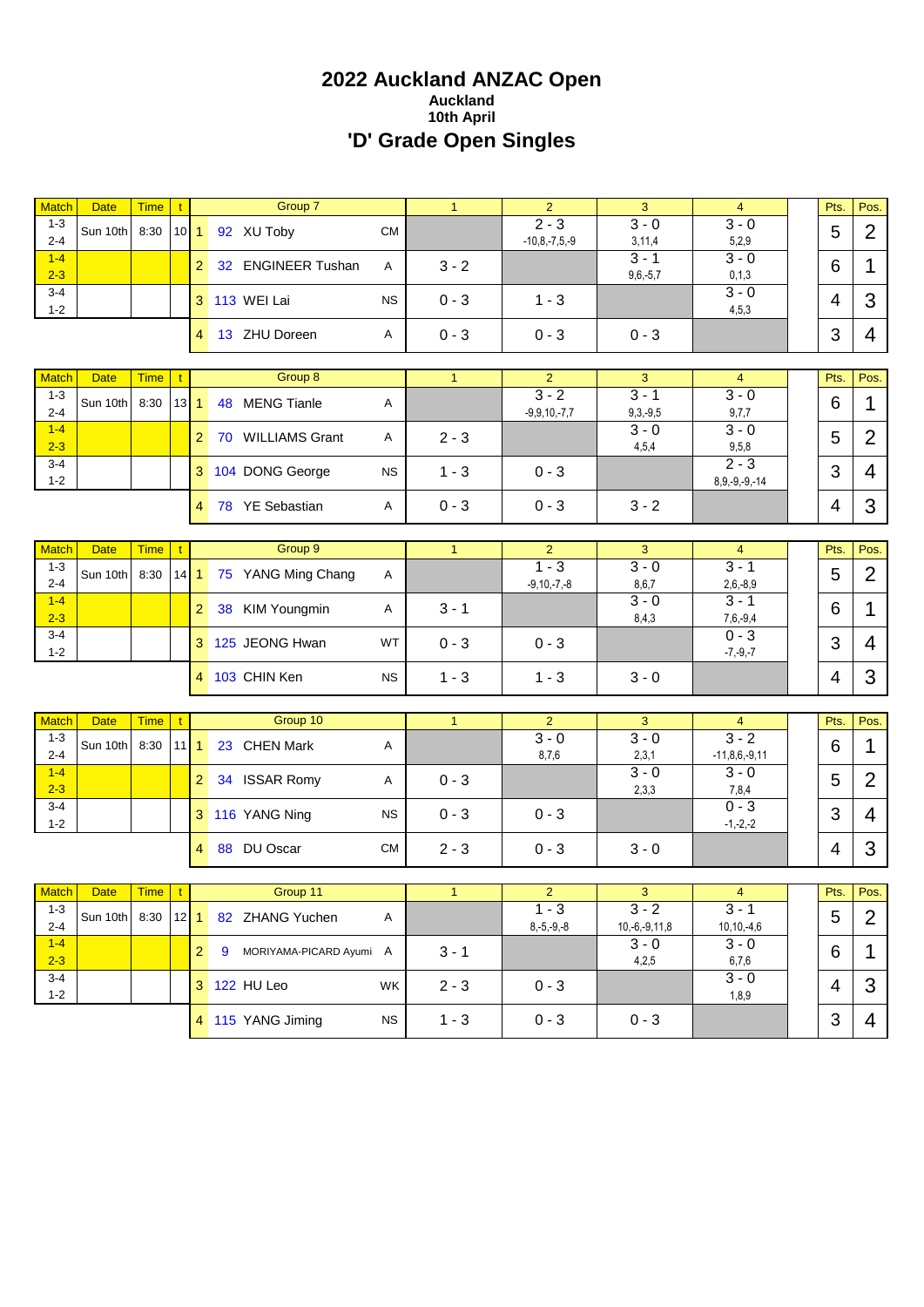**Auckland**

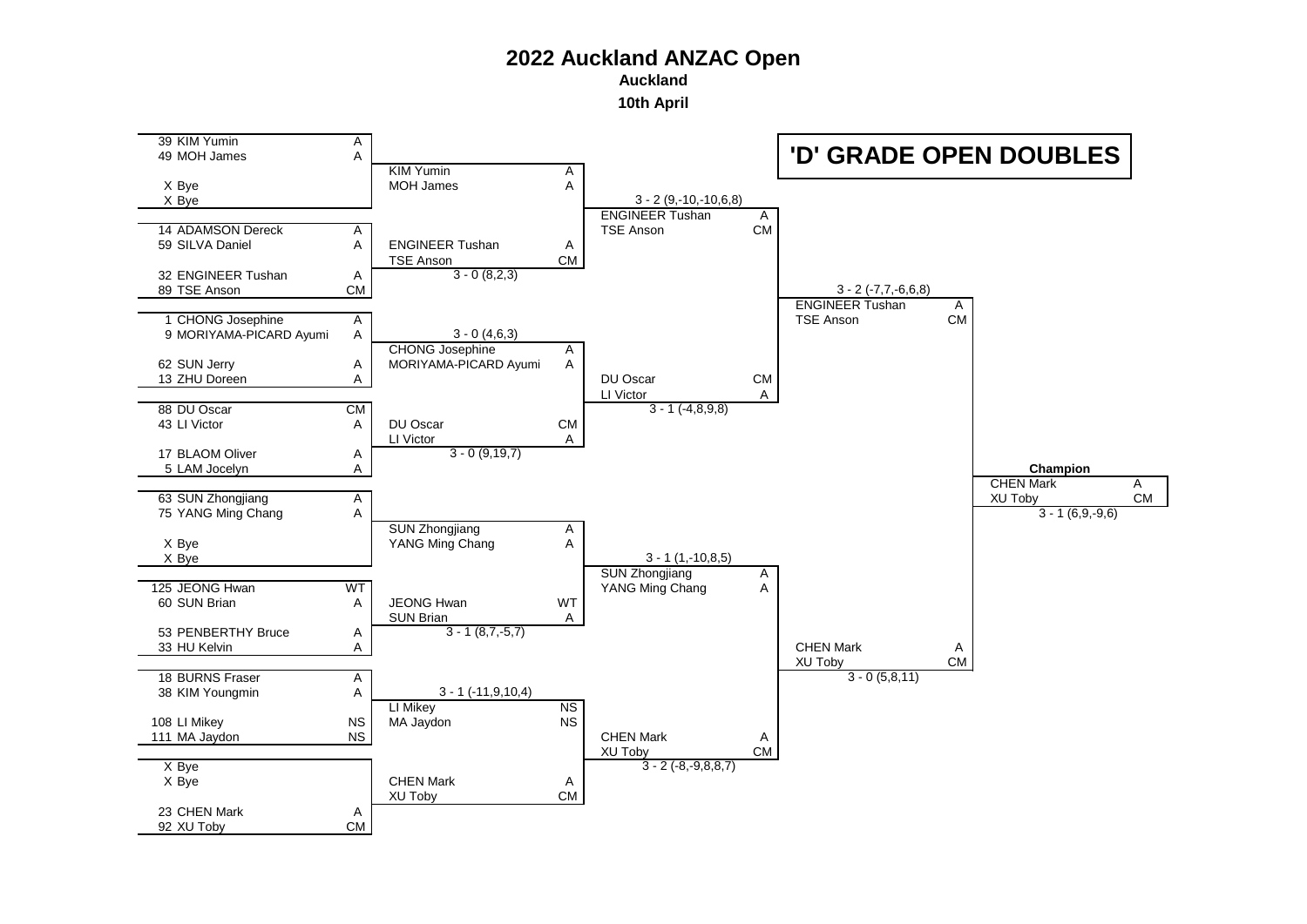**Auckland**

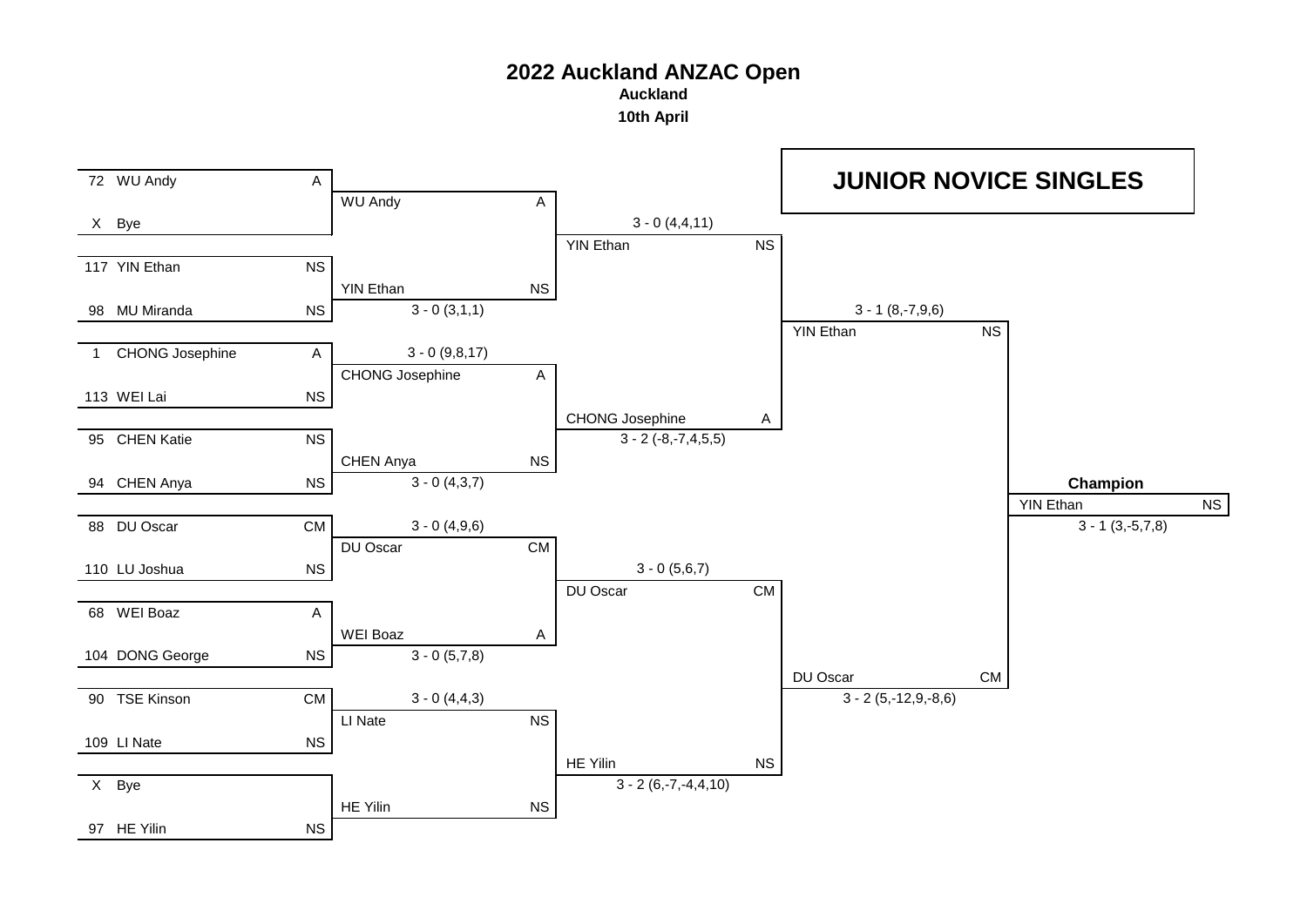# **2022 Auckland ANZAC Open Auckland 10th April Junior Novice Singles**

| <b>Match</b>            | <b>Date</b>    | <b>Time</b>                             | $\mathbf{t}$ |                | Group 1                             |           | $\mathbf{1}$ | $\overline{2}$           | 3                              | $\overline{4}$             | Pts.           | Pos.           |
|-------------------------|----------------|-----------------------------------------|--------------|----------------|-------------------------------------|-----------|--------------|--------------------------|--------------------------------|----------------------------|----------------|----------------|
| $1 - 3$<br>$2 - 4$      | Sun 10th 12:30 |                                         |              |                | 4 1 72 WU Andy                      | Α         |              | $3 - 1$<br>$2,-8,11,11$  | $3 - 0$<br>9,6,9               |                            | $\overline{4}$ | 1              |
| $1-2$<br>$3 - 4$        |                |                                         |              |                | 2 109 LI Nate                       | <b>NS</b> | $1 - 3$      |                          | $3 - 2$<br>$6, -2, 10, -3, 14$ |                            | 3              | $\overline{2}$ |
| $1 - 4$<br>$2 - 3$      |                |                                         |              | 3 <sup>1</sup> | 65 TOGASHI Sora                     | Α         | $0 - 3$      | $2 - 3$                  |                                |                            | $\overline{2}$ | 3              |
|                         |                |                                         |              | $\overline{4}$ | X Bye                               |           |              |                          |                                |                            |                |                |
|                         |                |                                         |              |                |                                     |           |              | 2 <sup>1</sup>           |                                |                            |                |                |
| <b>Match</b><br>$1 - 3$ | <b>Date</b>    | <b>Time</b>                             | $\mathbf{t}$ |                | Group 2                             |           | $\mathbf{1}$ | $1 - 3$                  | 3<br>$2 - 3$                   | $\overline{4}$<br>$3 - 0$  | Pts.           | Pos.           |
| $2 - 4$<br>$1-2$        | Sun 10th 12:30 |                                         | $15$   1     |                | 60 SUN Brian                        | Α         |              | $-9, -4, 8, -9$          | $6, -7, -11, 5, -6$<br>$3 - 1$ | 7,8,5<br>$3 - 1$           | $\overline{4}$ | 3              |
| $3-4$                   |                |                                         |              | 2 <sup>1</sup> | 97 HE Yilin                         | <b>NS</b> | $3 - 1$      |                          | $4, -9, 6, 8$                  | $9,-9,8,8$<br>$3 - 2$      | 6              | 1              |
| $1 - 4$<br>$2 - 3$      |                |                                         |              | 3 <sup>1</sup> | 95 CHEN Katie                       | <b>NS</b> | $3 - 2$      | $1 - 3$                  |                                | $-4, -5, 5, 8, 11$         | 5              | $\overline{2}$ |
|                         |                |                                         |              |                | 4 118 WU Rachel                     | <b>WK</b> | $0 - 3$      | $1 - 3$                  | $2 - 3$                        |                            | 3              | 4              |
| <b>Match</b>            | <b>Date</b>    | Time                                    | t.           |                | Group 3                             |           | $\mathbf{1}$ | $\overline{2}$           | 3                              | $\overline{4}$             | Pts.           | Pos.           |
| $1 - 3$<br>$2 - 4$      | Sun 10th 12:30 |                                         | $16$ 1       |                | 94 CHEN Anya                        | <b>NS</b> |              | $3 - 2$<br>$7,-8,-8,5,7$ | $3 - 0$<br>4,2,1               | $3 - 0$<br>2,7,2           | 6              | 1              |
| $1-2$<br>$3 - 4$        |                |                                         |              | 2 <sup>1</sup> | 68 WEI Boaz                         | Α         | $2 - 3$      |                          | $3 - 0$<br>9,5,6               | $3 - 0$<br>2,8,5           | 5              | $\overline{2}$ |
| $1 - 4$<br>$2 - 3$      |                |                                         |              | 3              | 56 SATO Eori                        | Α         | $0 - 3$      | $0 - 3$                  |                                | $3 - 0$<br>6,6,2           | 4              | 3              |
|                         |                |                                         |              |                | 4 101 YIN Nicole                    | <b>NS</b> | $0 - 3$      | $0 - 3$                  | $0 - 3$                        |                            | 3              | 4              |
|                         |                |                                         |              |                |                                     |           |              |                          |                                |                            |                |                |
| <b>Match</b>            | <b>Date</b>    | <b>Time</b>                             | $\mathbf{t}$ |                | Group 4                             |           | 1            | $\overline{2}$           | 3                              | $\overline{4}$             | Pts.           | Pos.           |
| $1 - 3$<br>$2 - 4$      | Sun 10th 12:30 |                                         | $17$   1     |                | <b>CHONG Josephine</b><br>$1 -$     | A         |              | $0 - 3$<br>$-8, -11, -7$ | $3 - 0$<br>9,12,8              | $3 - 2$<br>$4,-10,7,-11,6$ | 5              | $\overline{2}$ |
| $1-2$<br>$3-4$          |                |                                         |              | 2 <sup>1</sup> | 88 DU Oscar                         | <b>CM</b> | $3 - 0$      |                          | $3 - 0$<br>6,7,4               | $3 - 0$<br>7,4,2           | 6              | 1              |
| $1 - 4$<br>$2 - 3$      |                |                                         |              |                | 3 103 CHIN Ken                      | <b>NS</b> | $0 - 3$      | $0 - 3$                  |                                | $3 - 1$<br>$2,-10,5,14$    | 4              | 3              |
|                         |                |                                         |              | $\overline{4}$ | 99 YE Emily                         | <b>NS</b> | $2 - 3$      | $0 - 3$                  | $1 - 3$                        |                            | 3              | 4              |
| Match Date              |                | $\boxed{\mathsf{Time} \mid \mathsf{t}}$ |              |                | Group 5                             |           |              | $\mathbf{z}$             | 3                              | 4                          | Pts.           | Pos.           |
| $1 - 3$                 |                |                                         |              |                | Sun 10th 12:30 18 1 104 DONG George | <b>NS</b> |              | $3 - w0$                 | $3 - 0$                        | $3 - 0$                    | 6              | 1              |
| $2 - 4$<br>$1-2$        |                |                                         |              |                | 2 46 LU Yilin                       | A         |              |                          | 4,3,3<br>$wo - 3$              | 3,4,4<br>$wo - 3$          |                |                |
| $3 - 4$<br>$1 - 4$      |                |                                         |              |                |                                     |           | wo - 3       |                          |                                | $2 - 3$                    |                |                |
| $2 - 3$                 |                |                                         |              |                | 3 87 DA SILVA Rafael                | <b>CM</b> | $0 - 3$      | $3 - w0$                 |                                | $-5,9,9,-9,-3$             | 4              | 3              |
|                         |                |                                         |              |                | 4 98 MU Miranda                     | <b>NS</b> | $0 - 3$      | $3 - w0$                 | $3 - 2$                        |                            | 5              | $\overline{2}$ |
| <b>Match</b>            | <b>Date</b>    | Time   t                                |              |                | Group 6                             |           | 1            | $\overline{2}$           | $\overline{3}$                 | $\overline{4}$             | Pts.           | Pos.           |
| $1 - 3$<br>$2 - 4$      |                |                                         |              |                | Sun 10th 12:30 19 1 113 WEI Lai     | <b>NS</b> |              | $3 - 1$<br>$9, -3, 5, 0$ | $3 - 1$<br>$2,8,-12,9$         | $3 - 0$<br>2,1,2           | 6              | 1              |
| $1-2$<br>$3 - 4$        |                |                                         |              |                | 2 78 YE Sebastian                   | A         | $1 - 3$      |                          | $0 - 3$<br>$-9, -8, -7$        | $3 - 0$<br>5,8,6           | 4              | 3              |
|                         |                |                                         |              |                |                                     |           |              |                          |                                | $3 - 0$                    | 5              | $\overline{2}$ |
| $1 - 4$<br>$2 - 3$      |                |                                         |              |                | 3 90 TSE Kinson                     | <b>CM</b> | $1 - 3$      | $3 - 0$                  |                                | 2,2,1                      |                |                |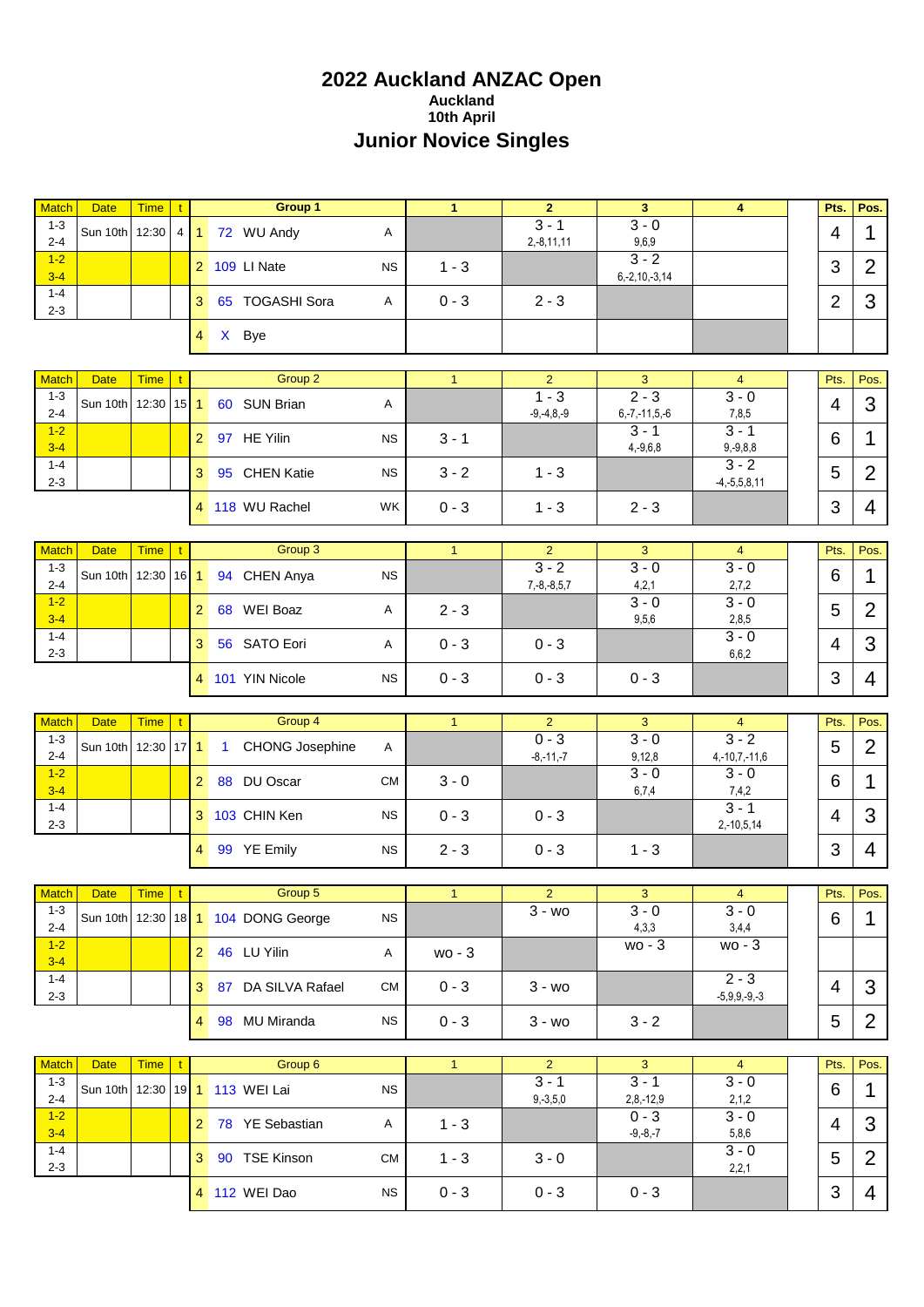# **2022 Auckland ANZAC Open Auckland 10th April Junior Novice Singles**

| <b>Match</b> | <b>Date</b> | <b>Time</b> |   | Group 7                  |           |         |         |                   | 4            | Pts. | Pos. |
|--------------|-------------|-------------|---|--------------------------|-----------|---------|---------|-------------------|--------------|------|------|
| $1 - 3$      | Sun 10th    |             |   | 12:30 20 1 117 YIN Ethan | <b>NS</b> |         | $3 - 0$ | $3 - 0$           | $3 - 0$      | 6    |      |
| $2 - 4$      |             |             |   |                          |           |         | 1,6,5   | 0,1,4             | 7,3,10       |      |      |
| $1-2$        |             |             |   | 2 125 JEONG Hwan         | WT        | $0 - 3$ |         | 1 - 3             | $0 - 3$      | 3    |      |
| $3-4$        |             |             |   |                          |           |         |         | $4, -3, -12, -11$ | $-3, -4, -9$ |      | 4    |
| $1 - 4$      |             |             |   | 73 XU Dennis             | A         | $0 - 3$ | $3 - 1$ |                   | $0 - 3$      |      | റ    |
| $2 - 3$      |             |             |   |                          |           |         |         |                   | $-7, -4, -6$ |      | C۰   |
|              |             |             | 4 | 110 LU Joshua            | <b>NS</b> | $0 - 3$ | $3 - 0$ | $3 - 0$           |              | 5    | ⌒    |